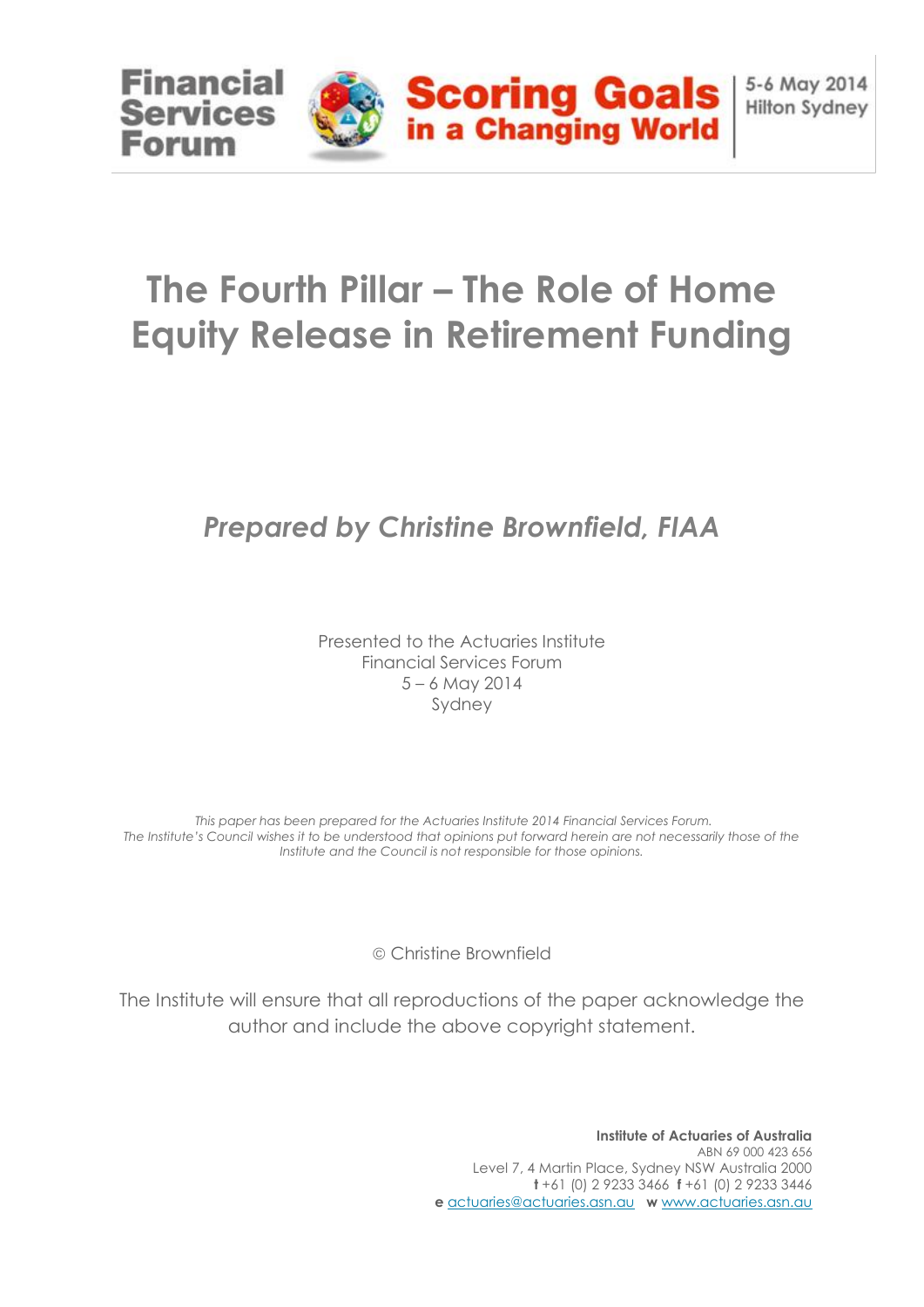# **ABSTRACT**

This paper provides an overview of the home equity release market in Australia today, and highlights the potential for home equity release to become a more meaningful fourth pillar of the Australian retirement incomes system. The pillar exists today but does not currently play a significant role in retirement funding. There are challenges to be overcome in addressing this. Releasing more of the equity that senior Australians hold in their homes, whilst they still live in their homes, could allow a more comfortable retirement for many, would help to address the issue of sustainability of the age pension system and would improve intergenerational equity.

*Keywords: equity release, retirement, age pension, longevity, home reversion, reverse mortgage*

#### **Acknowledgement and Disclosure**

Thank you to Stuart Turner for his time and insights in peer reviewing this paper.

Christine Brownfield is employed by Homesafe Solutions. The opinions outlined in this paper are her own and do not necessarily represent the views of her employer.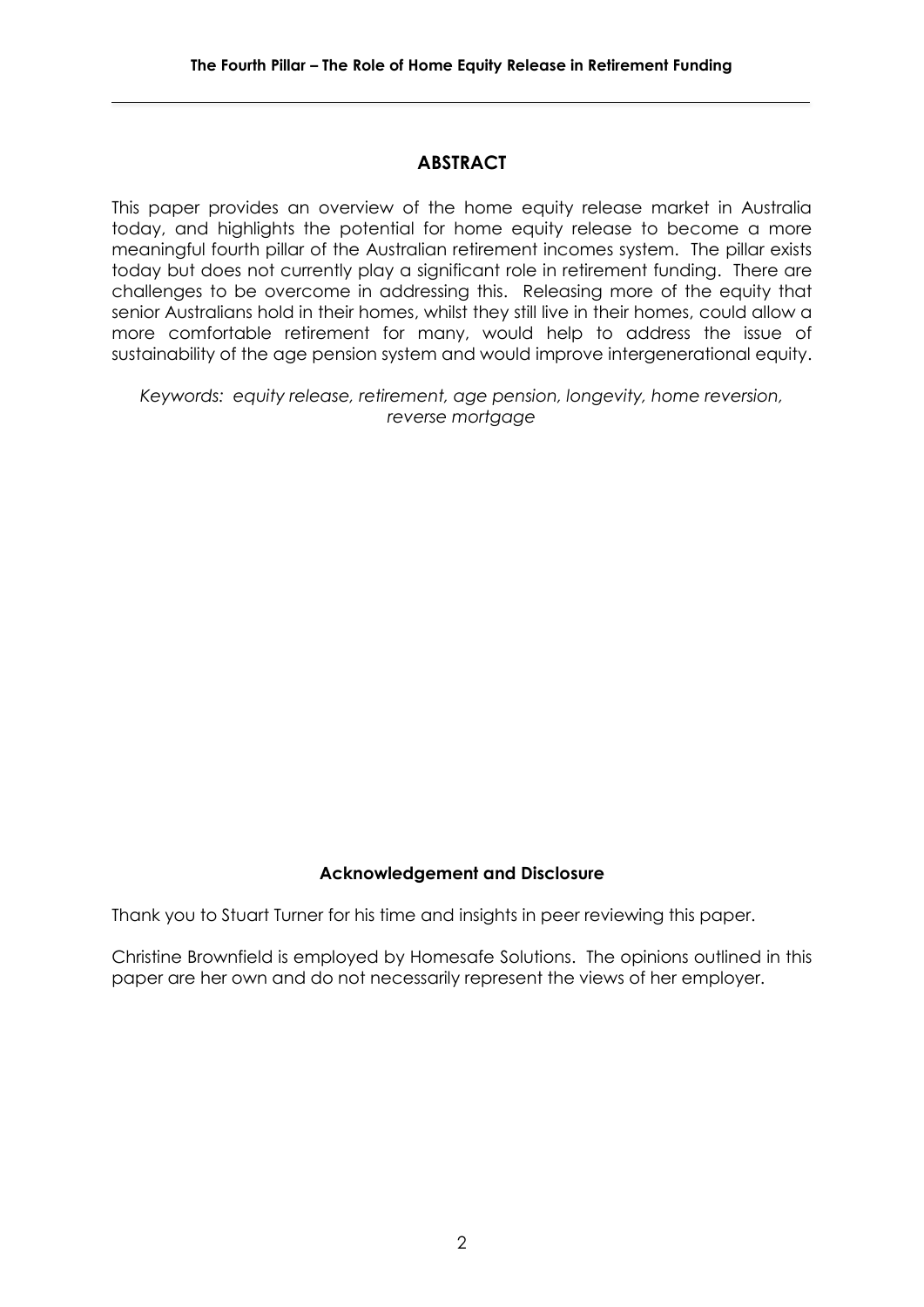# **TABLE OF CONTENTS**

|    | 1. INTRODUCTION TO THE FOURTH PILLAR                                                                                                                                                         |                         |  |  |
|----|----------------------------------------------------------------------------------------------------------------------------------------------------------------------------------------------|-------------------------|--|--|
|    | 2. HOME EQUITY RELEASE IN AUSTRALIA TODAY                                                                                                                                                    | 5                       |  |  |
|    | <b>Established Home Equity Release Products</b><br>2.1<br>Market Size<br>$2.2\phantom{0}$<br>2.3 Market Developments<br>2.4 Government Backed Equity Release Schemes<br>2.5 Overseas Markets | 5<br>8<br>9<br>10<br>10 |  |  |
|    | 3. A COMPELLING CASE FOR CHANGE                                                                                                                                                              | 12                      |  |  |
|    | Using Home Equity Release to Fund a Dignified Retirement<br>3.1<br>3.2 How Releasing Home Equity Can Improve Intergenerational Equity<br>3.3 The Case for Change - Supporting Information    | 12<br>14<br>16          |  |  |
|    | 4. WHY HASN'T THE FOURTH PILLAR ALREADY BEEN UNLOCKED?                                                                                                                                       | 24                      |  |  |
| 5. | <b>RECENT PUBLIC POLICY DEVELOPMENTS</b>                                                                                                                                                     | 27                      |  |  |
|    | 5.1 Productivity Commission Research Paper<br>5.2 Grattan Institute Paper<br>5.3 2014 Welfare Review                                                                                         | 27<br>28<br>29          |  |  |
|    | <b>6. POLICY OPTIONS</b>                                                                                                                                                                     | 30                      |  |  |
|    | 7. CONCLUSION                                                                                                                                                                                | 34                      |  |  |
|    | 8. REFERENCES                                                                                                                                                                                | 35                      |  |  |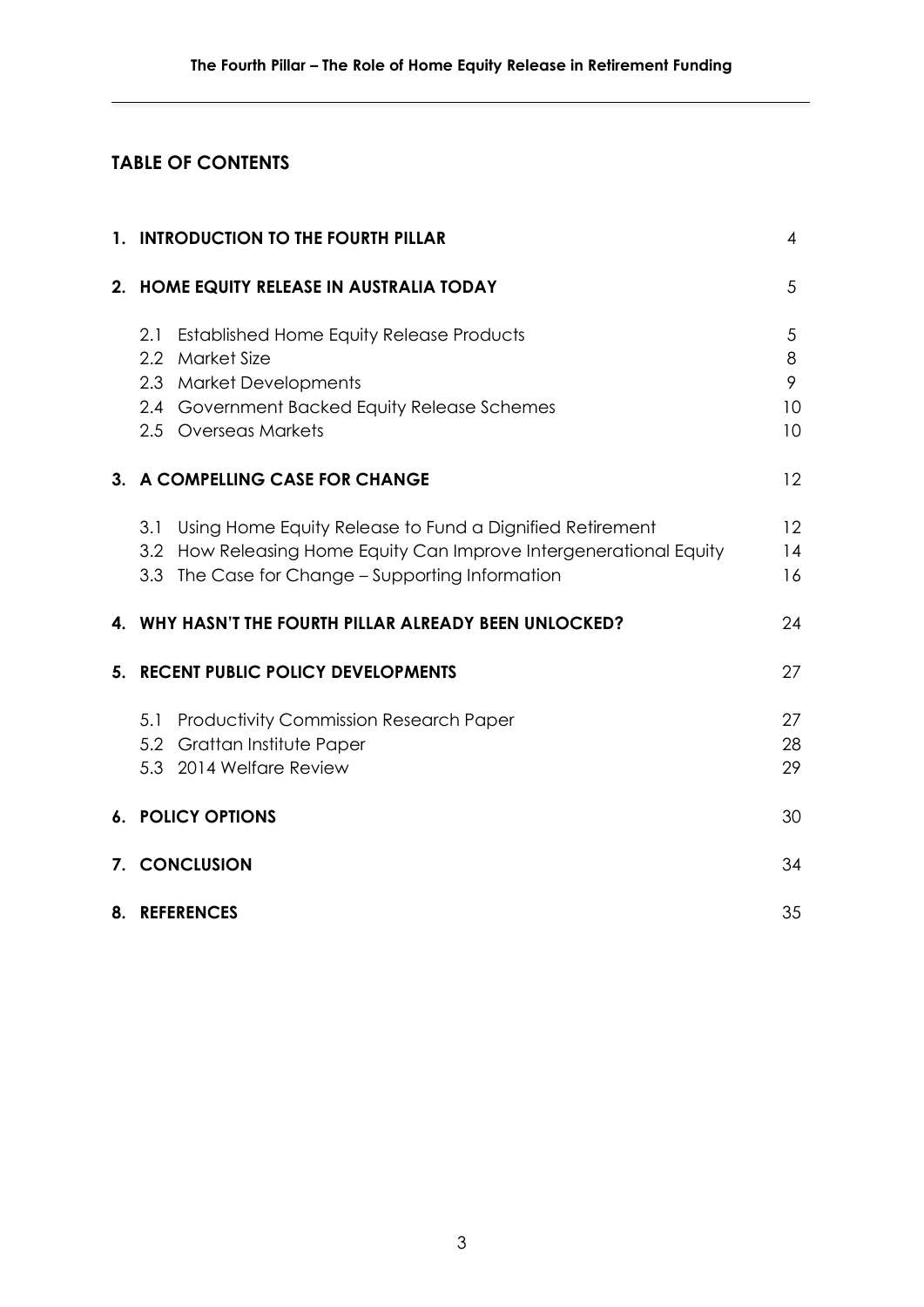# **1. INTRODUCTION TO THE FOURTH PILLAR**

This paper considers the role that home equity release could play in the retirement funding of senior Australians. The retirement income system is often viewed as comprising three pillars. These are the government pension, a retiree's compulsory superannuation savings and a retiree's voluntary saving for retirement, including assets held outside of the superannuation system.

With residential property being the largest asset class in Australia<sup>i</sup> and a high proportion of Australian seniors owning their own homes, home equity should be more widely recognised and utilised as the fourth pillar. It exists already but there are challenges in accessing this fourth pillar during retirement.

Issues around funding the retirement of an ageing population, particularly the impact of increasing longevity, have received a lot of publicity in recent times. Much of the commentary relates to savings/contribution rates, financial advice, asset allocations, retirement products and the cost to government of an ageing society. There is not a lot of focus on the store of wealth represented by the homes of senior Australians and the role that this wealth could play in retirement funding.

The topic of intergenerational equity flares up from time to time in the media but discussions have a long way to go. With the family home's complete exclusion from the age pension assets test being seemingly sacrosanct in Australia, it will be a brave government that addresses this in the short term. But allowing an increasing number of retirees to receive taxpayer funded pensions, while they hold substantial property wealth, and then bequeath that wealth to the next generation, is not equitable. Over time it is unlikely to be sustainable.

On the other hand, a hasty and poorly thought through inclusion of the family home in the assets test would not be ideal either. With pressure on government budgets and contributing factors including the growing number of age pension recipients and increasing longevity, this is an area worthy of consideration sooner rather than later.

The role that home equity release can play in retirement funding as a meaningful fourth pillar is a topic that warrants further debate in Australia. Policy development must take into account time horizons that stretch for decades, complex issues, equity considerations and a range of factors around which there is plenty of uncertainty and often little experience.

The purpose of this paper is to increase awareness of the issues involved in unlocking the fourth pillar of retirement funding, and to highlight why overcoming these issues is important.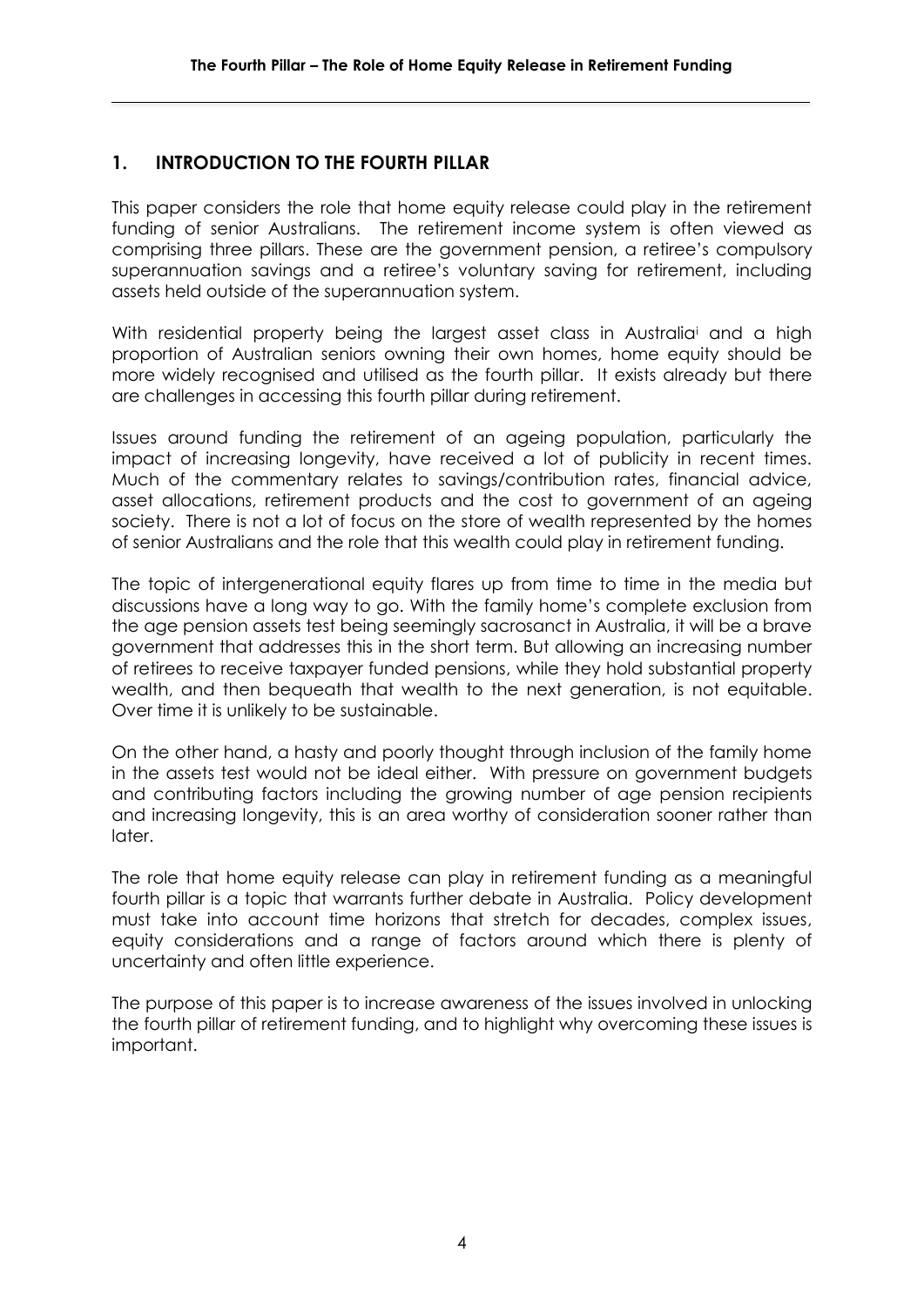# **2. HOME EQUITY RELEASE IN AUSTRALIA TODAY**

Releasing the equity in the home generally means retaining the right to live in the home but releasing some of the value stored in it. Owner-occupied residential property is a unique asset in that it is both a home and an illiquid and concentrated store of value. Home equity release removes some of this lumpiness and enables home equity to be accessed whilst the homeowner remains in the home.

Senior homeowners today utilise equity release products for a variety of reasons, including:

- Supplementing retirement savings;
- Making home alterations to cater for reduced mobility;
- Paying for medical treatment, or nursing or support services;
- Repaying debt; and
- Providing financial support to family members.

#### **2.1 Established Home Equity Release Products**

The equity held by a senior Australian in their home can be released either via debt, with the home used as security against the debt, or by selling a portion of the equity in the home. Tailored products are required to facilitate this.

#### *2.1.1 Reverse Mortgages*

In Australia, debt products which release equity to senior homeowners are known as "reverse mortgages". A reverse mortgage is currently the most common equity release product used by seniors in Australia.

A loan is taken out with a home as security, and the principal accumulates with interest until settlement, which occurs no later than when the home is sold either by the homeowner or the estate. The loan can be taken as a lump sum, an income stream, a line of credit or a combination of these.

Unlike a "normal" home loan, there are no regular repayments; homeowners do not require an income to qualify. All reverse mortgages written in Australia today must include a "no negative equity guarantee" meaning that the loan provider takes on the risk that the outstanding amount when the loan is repaid is higher than the sale price of the home. This protects against negative equity but there is uncertainty about how much equity, if any, will be left at the end of the contract<sup>ii</sup>.

This uncertainty arises from a combination of "unknowns" in relation to:

- future house price movements;
- long term interest rates; and
- the length of time for which the contract will be in place, which depends on longevity and other factors that are difficult to predict.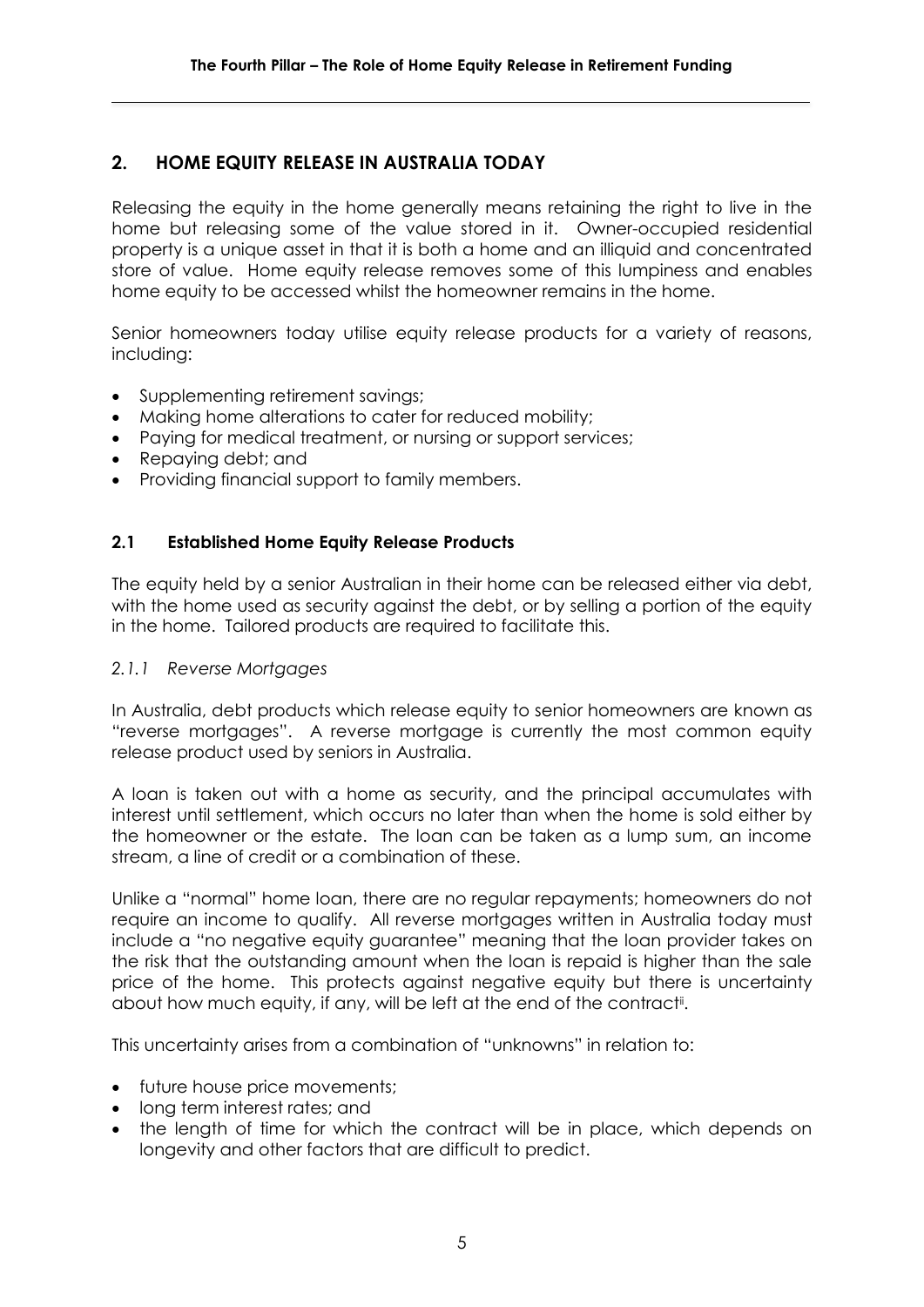Eligibility criteria vary by lender and have been tightened in recent years.

According to Infochoice<sup>ii</sup>, reverse mortgage products are currently offered by:

- Australian Seniors Finance (recently purchased by Heartland Bank (NZ));
- Bank SA and St George (both part of Westpac);
- Bankwest (part of CBA) and CBA;
- p&n bank (Western Australian member owned bank); and
- Transcomm Credit Union (Victorian member owned credit union).

#### *2.1.2 Home Reversion Products*

Home reversion products involve a proportion of the home equity being sold and the senior homeowner retaining the right to continue living in the home. The homeowner sells a share of the "reversionary interest" in the home, but retains 100% of the "life interest." The life interest is the right to use the home (or the income produced by the home) until the homeowner(s) die or sell the home.

#### *Figure 1: Family home components*



The homeowner has certainty about the share of the home that will be retained when the home reversion contract completes; for example if 60% of the reversionary interest is sold, then at the end of the contract the homeowner/estate will be entitled to 40% of the sale proceeds.

The product offers a homeowner a form of longevity protection as the right to continue living in the home has no end date. From a product provider perspective, the longevity risk exists but is partially "hedged" in that if the contract continues for longer than expected, there will be more years of property appreciation than expected. In this way it differs from the longevity risk taken on in providing some other retirement products, such as lifetime annuities.

Home reversion products are not widespread in Australia. There is currently a single established product available, the Homesafe Debt-Free Equity Release (HDFER) product offered by Homesafe Solutions. The product has strict eligibility criteria, including that homeowners must reside in specified postcodes in greater Melbourne and Sydney, which limit its availability.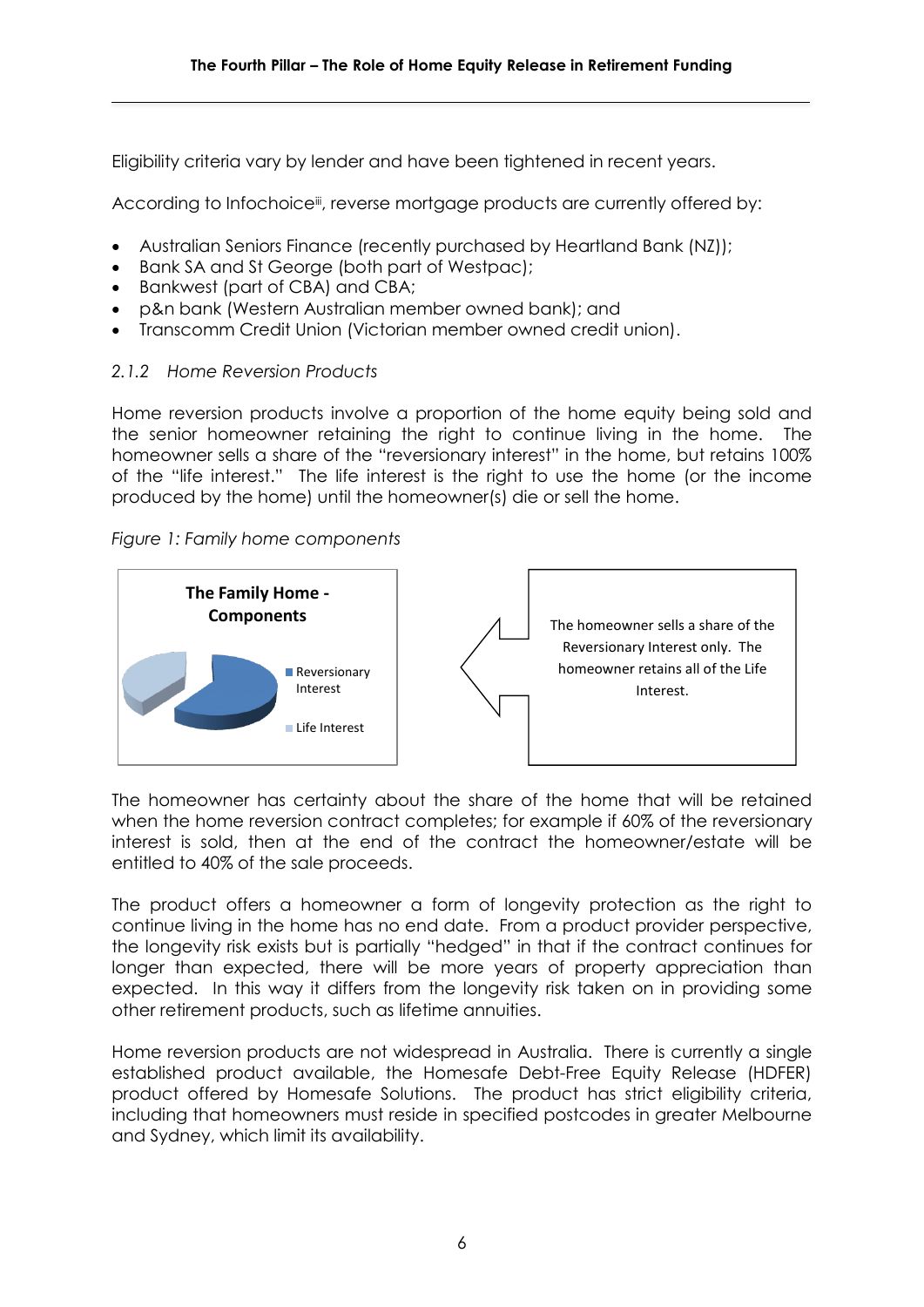The overview below provides a brief description of the HDFER product as an example of a home reversion product. There is potential as new products are developed for quite different offerings, and probably more variation between product providers than exists between reverse mortgage providers.

#### **Overview of the HDFER Product**

On entering into a contract with Homesafe in respect of a specific percentage of their home, a homeowner receives a cash advance, in exchange for that percentage of the sale proceeds when the home is sold ("the future sale proceeds"). The cash advance paid to the homeowner for a share of future sale proceeds is not equal to that share of the face value of the home today, as what is being sold is a share of the reversionary interest, but not the life interest.

The proportion of the home represented by the reversionary interest is, naturally, higher for single life contracts than for joint life contracts (of the same age), and for older homeowners than for younger homeowners.

The homeowner(s) retain the right to live in the home for life, i.e. the life interest. The contract is completed when the house is sold, either when the homeowner chooses to sell, or when it is sold by their estate. There is also a "buy back" option.

The product provides certainty around the minimum amount of equity that will be received by the homeowner or the estate when the home is sold. This certainty is marketed as a key feature of the product as the retained share is not impacted by interest rates, the level of property appreciation, or longevity – these risks are taken on by the product provider.

The HDFER product includes two rebates which are intended to be "fair". When a property is sold, Homesafe's share of the sale proceeds will be reduced by the amount of the rebates. The rebates mitigate the risk for the homeowner of:

- a windfall loss where a contract completes in the early years (given that the cash advance represents a material discount to face value); or
- very strong property appreciation.

The operation of the rebates differentiates the HDFER product from pure home reversion products, as the payoffs to the product provider are quite different.

An article in Actuary Australia (Brownfield, 2012) provides further background on the HDFER product, and the operation of the rebates.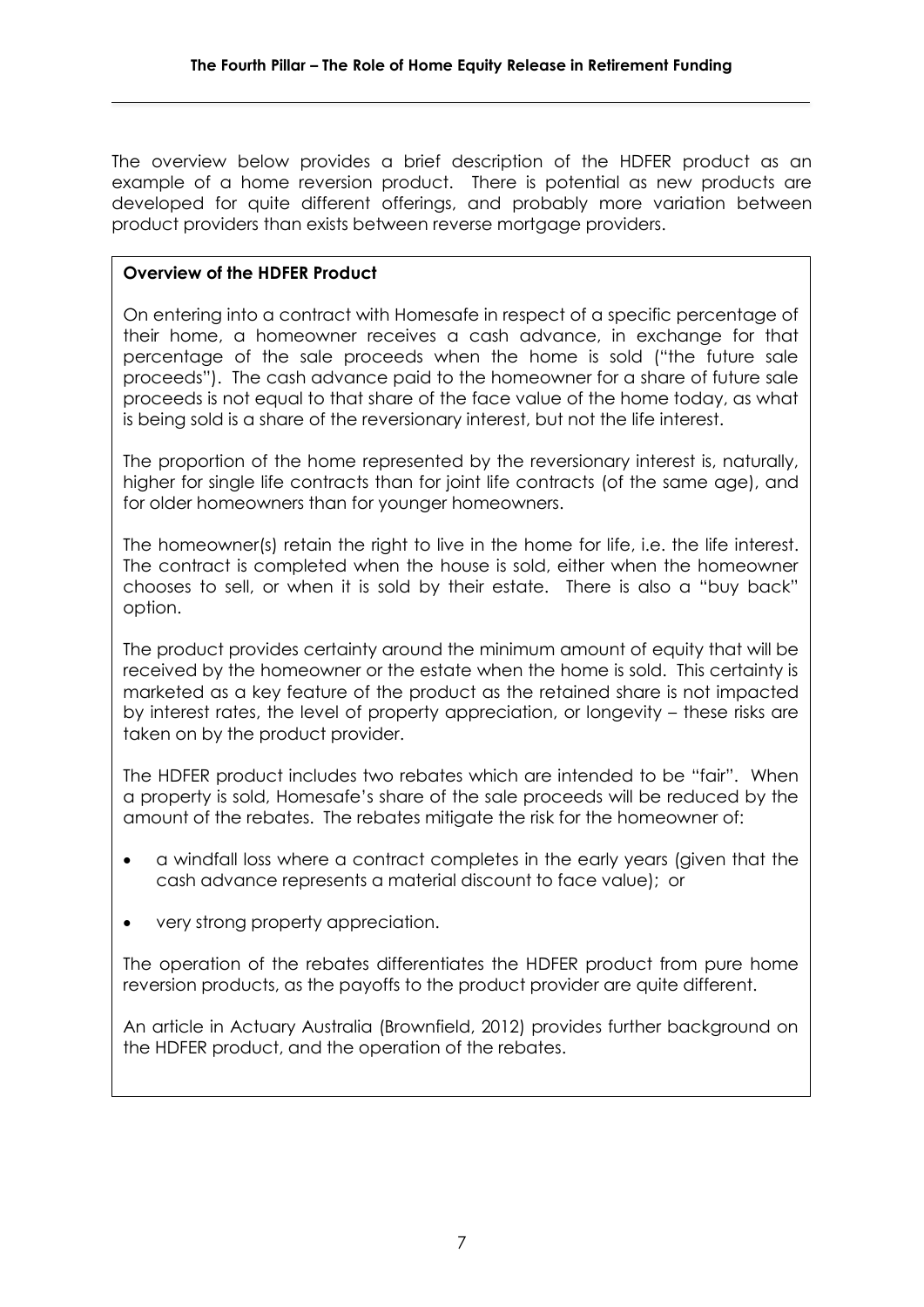#### **2.2 Market Size**

The main source of publicly available information on the home equity release market in Australia is an annual Deloitte survey of reverse mortgages. The most recent survey (Deloitte, 2012) included the following:

- At 31 December 2012 there were around 42,000 reverse mortgages with an average outstanding amount of \$84,000, giving total debt of \$3.5 billion which was a 7% increase over the year.
- In 2012, there were 4,400 new borrowers and \$305 million of new borrowings this includes drawdowns on facilities established in prior years.
- Loan to valuation ratios increase with age but not as steeply as maximum loan to valuation ratios on offer increase with age. Borrowers aged less than 65 averaged ratios of 15% and borrowers aged 80 and over averaged 20%.
- For 2012, the number of new settlements and loan discharges were of similar magnitude, so growth in total debt came mostly from the accumulation of interest.

The size and growth rates of the reverse mortgage market, measured by outstanding debt, have been:

| <b>Date</b> | Debt \$ billion | <b>Year on Year Growth</b> |
|-------------|-----------------|----------------------------|
| 12/05iv     | 0.85            |                            |
| 12/06       | 1.51            | 78%                        |
| 12/07       | 2.02            | 34%                        |
| 12/08       | 2.48            | 23%                        |
| 12/09       | 2.71            | 9%                         |
| 12/10       | 3.01            | 11%                        |
| 12/11       | 3.32            | 10%                        |
| 12/12       | 3.56            | 7%                         |

*Table1: Size and growth of reverse mortgage market in Australia*

Source: Deloitte (2012)

The rate of growth in the mid-2000s was significantly higher than it has been in more recent years, which is related to a reduction in market capacity.

In addition to the reverse mortgages outstanding, the HDFER home reversion product has been available since mid-2005. Assuming some increase in reverse mortgages outstanding, and allowing for the HDFER product, an estimate of the number of retiree households living today in homes where a portion of the equity has been released is, say, 45,000.

ABS figures<sup>v</sup> suggest that in 2011-2012 there were around 1.89 million households (single and couple) where the age of the reference person was 65 or over. Applying home ownership rates from Section 3.3.1 below suggests around 1.58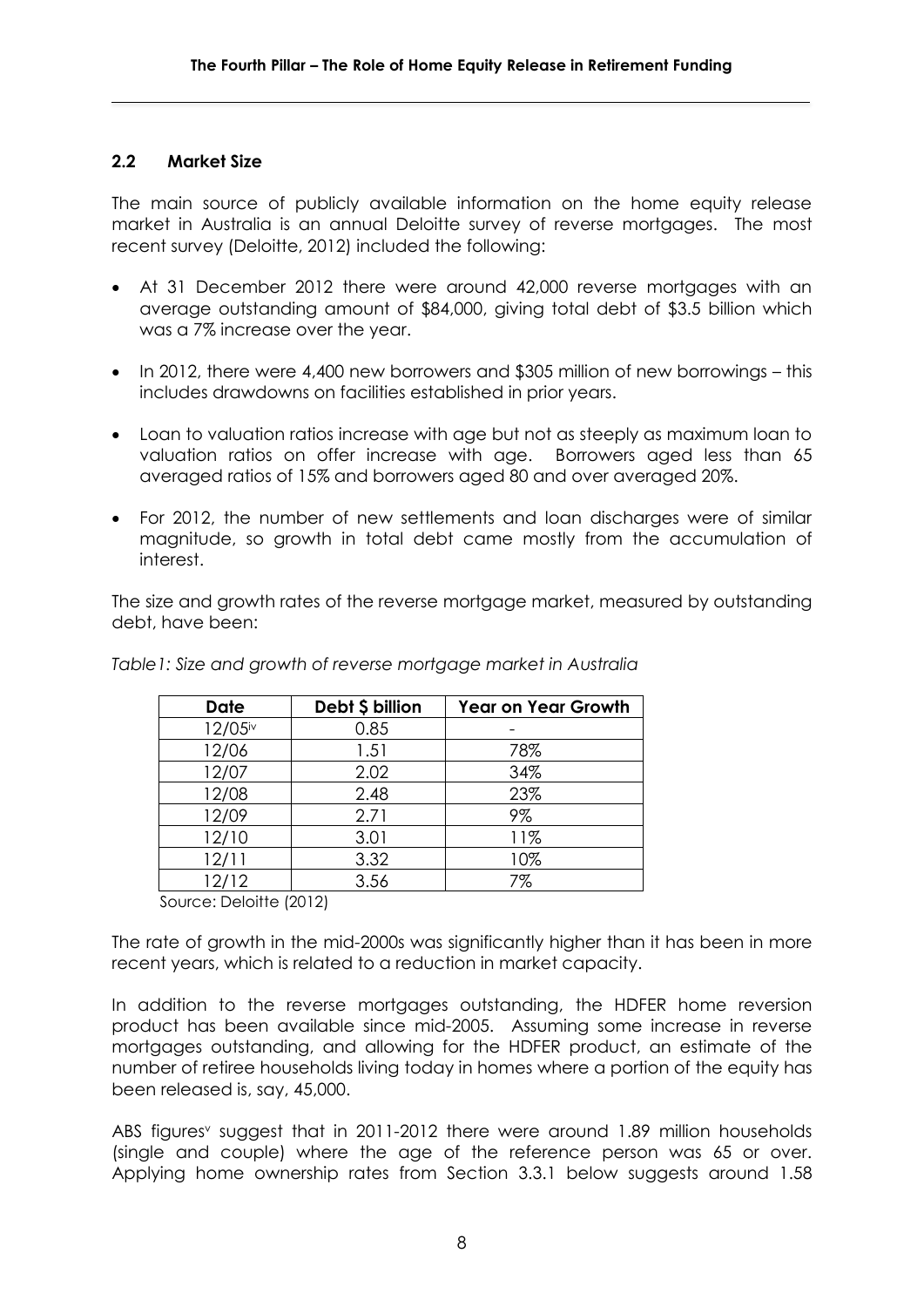million senior home-owning households. This figure would be slightly higher by the end of 2013. Assuming around 45,000 outstanding equity release contracts, market penetration of home equity release products is less than 3%.

By definition this figure does not take into account any equity released via downsizing/sale of the family home.

#### **2.3 Market Developments**

Over the last decade there have been a handful of companies which proposed to enter the home reversion market, but in most cases products were not ultimately launched. In some instances this was due to the product being developed in the lead up to the Global Financial Crisis, after which funding sources no longer existed.

Similarly, funding for reverse mortgages has been withdrawn in recent years with only five active lenders today compared with more than fifteen in the lead up to the Global Financial Crisis (Deloitte/SEQUAL, 2013). The current market participants do not generally appear to be actively promoting their reverse mortgage offerings.

There have been three other market developments more recently, not all of which have been launched yet, which have the potential to grow the equity release market for seniors.

POPI Australia has developed an arrangement called POPI<sup>vi</sup> ("Property Options for Seniors, Pensioners and Investors") under which a senior homeowner grants an investor the right to buy their home in the future at a pre-agreed price. The investor's right to buy is triggered by the homeowner's death or decision to relocate. In exchange for that right, the investor makes a monthly payment to the senior homeowner. The homeowner is effectively exchanging (unknown) future capital growth for (known) income. This can be in respect of 50%, 75% or 100% of the home. The first POPI contract was written in mid-2013.

In 2013, Domacom announced the development of a home equity release product, in conjunction with a platform allowing fractional investment in property. The fractional property investment platform was launched in February 2014. The equity release product was deferred, with the Domacom websitevii stating that the product will be pursued in 2014. It will be interesting to watch this space as the fractional property investment platform could potentially provide the funding for an equity release product that is likely to differ significantly from current offerings.

A significant difference between the POPI and Domacom approaches to equity release, and more traditional home reversion schemes, is the one to one relationship between a homeowner and an investor. These approaches essentially match up individual homeowners and investors, rather than building a diversified pool of property exposures into which one or more parties can invest.

Finally, in March 2014 Macquarie Bank announced that it would soon launch a reverse mortgage product<sup>viii</sup>.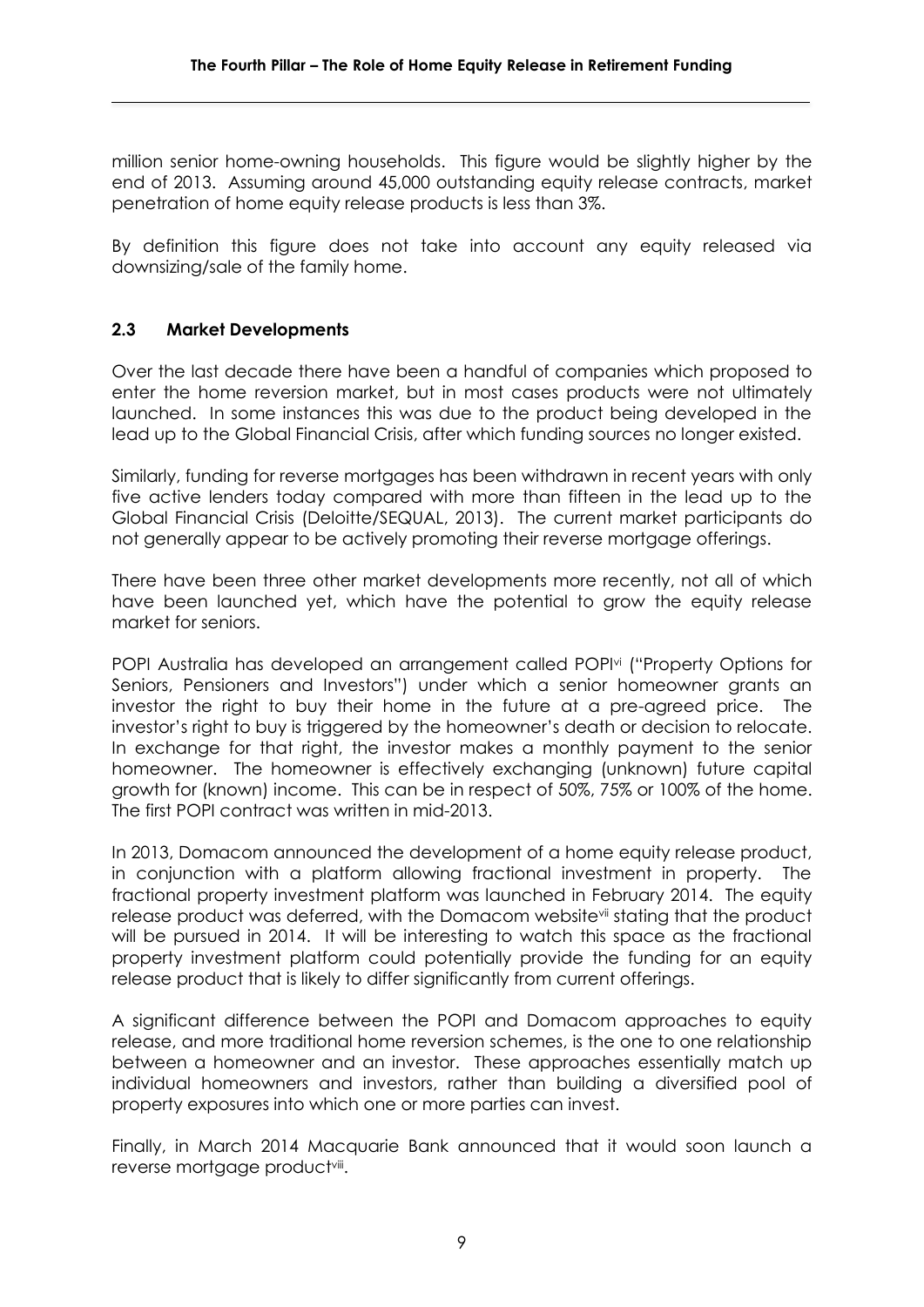#### **2.4 Government Backed Equity Release Schemes**

Whilst there is no government backed equity release scheme that is widely available to Australian retirees, there are some existing schemes with limited accessibility. Most of these have been designed to help retirees fund the cost of services traditionally provided by government. A description of existing schemes is provided in the Productivity Commission's 2013 Research Paper "An Ageing Australia: Preparing for the Future" and the schemes outlined include:-

 Pensions Loan Scheme – an older Australian can borrow against their home to top up their part pension to the level of a full pension or, if they are not eligible for the pension, to provide an income stream equivalent to the full pension. The scheme includes a no negative equity guarantee and is available Australia wide. In 2010, there were 710 loans outstanding under the scheme. The low take up rate can be linked to the eligibility criteria rather than the design of the scheme and the Productivity Commission's paper notes that "... the scheme demonstrates [that] it is practical to develop models in which governments provide loans secured against housing equity for social welfare purposes".

More recent information on the number of loans outstanding under the Pensions Loan Scheme could not be sourced; however the loan amounts outstanding in mid-2013 were in the vicinity of \$30 million.<sup>ix</sup>

- South Australia's Seniors Rate Postponement Scheme this scheme was introduced in 2007 and allows eligible ratepayers to postpone all but the minimum payment of their rates. The postponed amount acts as a reverse mortgage, with the deferred amount plus interest due on the sale or transfer of the property. The interest rate is favourable. Debt is capped at 50 per cent of the value of the property.
- ACT's Rates Deferment as under the South Australian scheme, eligible homeowners can defer their rates using a mechanism akin to a reverse mortgage.
- Other Rates Postponement Schemes some Australian councils offer schemes similar to the rates postponement schemes in South Australia and the ACT, but these schemes apply significantly higher interest rates to withdrawn funds and so are less attractive to ratepayers. An example is the Gympie scheme where the same interest rate applies as is levied on overdue rates.

#### **2.5 Overseas Markets**

A detailed overview of overseas equity release markets is beyond the scope of this paper; this section touches on key markets and notes references which are available to provide further information.

According to Hanewald et al (2013), "markets for equity release products exist in [a number of] countries including the United States, the UK, Australia, Canada New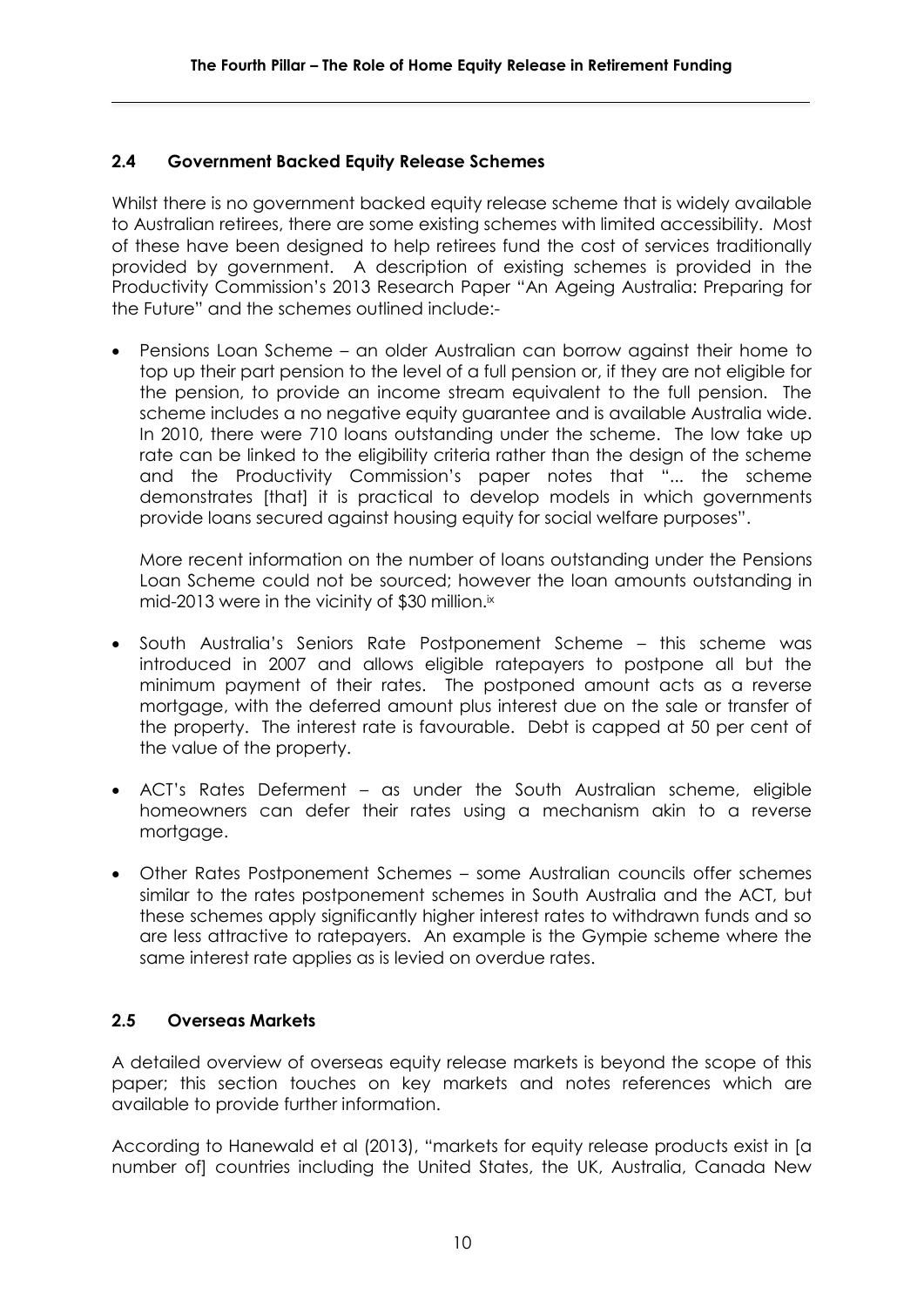Zealand and several countries in Europe". Reverse mortgages are the most common products internationally and dominate the United States market. There have been private home reversion arrangements in some European countries. Commercial home reversion is available in Australia, France, Finland, New Zealand and the United Kingdom.

In the United States, the Home Equity Conversion Mortgage (HECM) program accounts for nearly all loans and is insured by the US Federal Government. A lengthy 2012 report by the Consumer Financial Protection Bureau in the United States "Reverse Mortgages: Report to Congress" contains a history of the development of the reverse mortgage market, including issues that have arisen in recent years, and considers historical and emerging consumer protection concerns. The number of new loans has fallen in recent years from a peak in 2007-08 (Consumer Financial Protection Bureau, 2012).

In the United Kingdom a mix of reverse mortgages, home reversion plans and other equity release products have been available for decades, but the mix has changed significantly in recent years. In 2004 around 75% of equity release products written were reverse mortgages and 25% were home reversion plans (ASIC, 2005). By 2009 the home reversion proportion had fallen to 2%, and in 2013 it was less than 1% (Equity Release Council, 2014).

In the late 1980s there were issues in the United Kingdom with mis-selling. Homeowners were sold a package whereby they borrowed against the equity in their homes and invested the loan proceeds on the basis that the investment would cover the interest and provide surplus income. When interest rates increased and investment markets collapsed, homeowners were left with negative equity. There have been significant reforms since this time and the United Kingdom equity release market (see [www.equityreleasemarket.com\)](http://www.equityreleasemarket.com/) provides a valuable point of reference in considering any change to regulatory frameworks for equity release products in Australia. The United Kingdom equity release market is significant in size and growing with more than 10,000 new customers aged 55 and over releasing equity for the first time in the second half of 2013 (Equity Release Council, 2014.)

A 2013 report "Equity Release: Accessing Housing wealth in retirement" includes an overview of European equity release markets (Towers Watson, 2013.)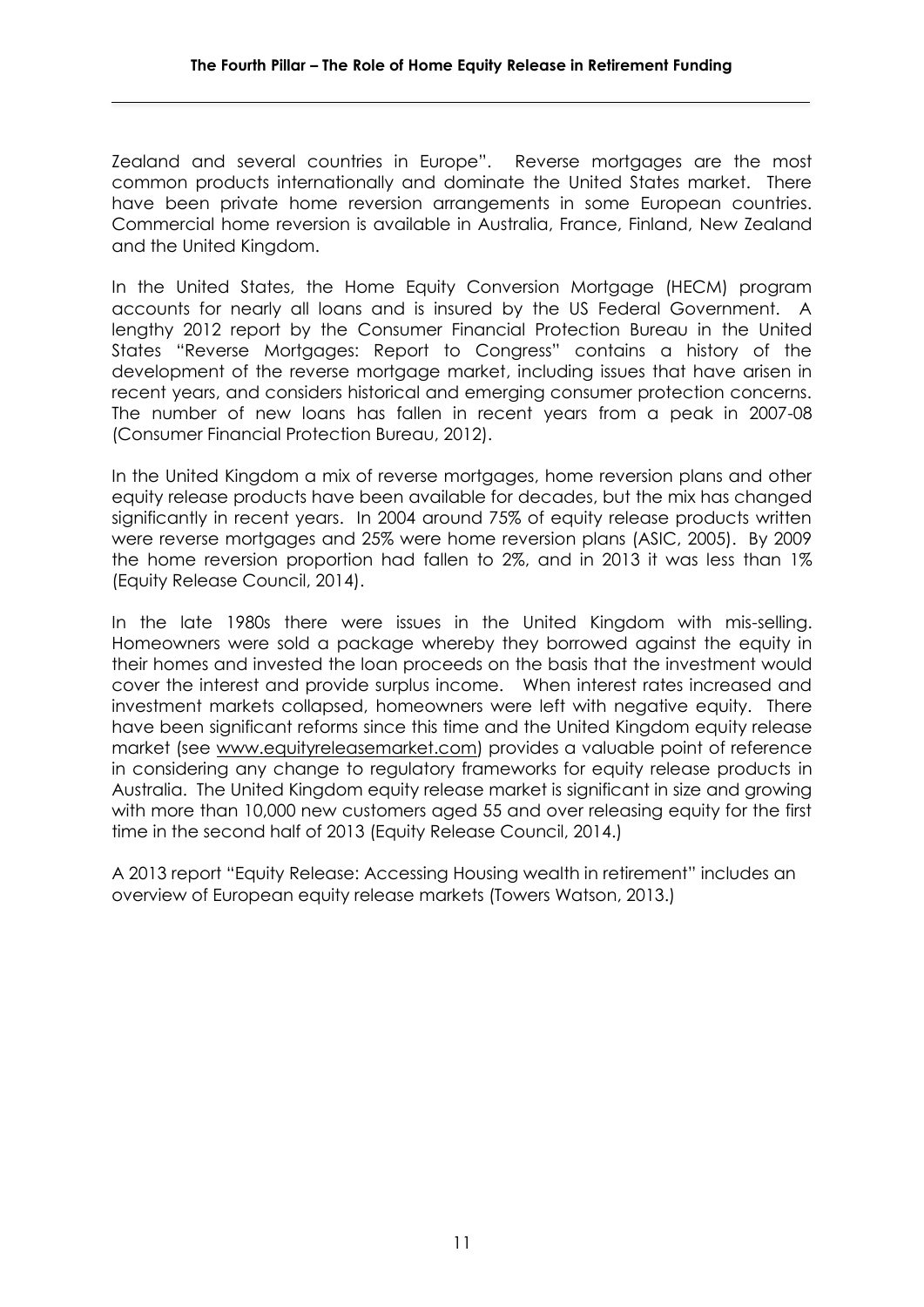# **3. A COMPELLING CASE FOR CHANGE**

This section outlines why home equity release should become a fourth pillar of retirement funding. There is a substantial fourth pillar of savings in existence but - as outlined in Section 2.2 - for the most part, it is not being accessed to fund retirement.

Section 3.1 considers the important role that home equity release can play for retirees, from an individual perspective, in funding a dignified retirement.

Section 3.2 looks at the importance of home equity release from a societal perspective, particularly in considerations of intergenerational equity.

Section 3.3 contains background information highlighting:

- The high rates of home ownership by senior Australians, with 85% of retirees aged 75+ owning their own homes;
- That the wealth tied up in owner-occupied housing represent a significant portion of household wealth for senior Australians;
- The increasing proportion of Australians ceasing work before their housing debt is extinguished, with the proportion of people aged 60-64 with housing debt doubling between 2002 and 2012;
- That Australia's population is ageing and the ratio of working age people to retirees has fallen in recent decades and will continue to fall;
- That compared with when the age pension was introduced, most people now can expect to live until the age pension eligibility age, and to spend more years in retirement;
- That the majority of Australian retirees receive a full or part pension; and
- That housing inheritance of tens of billions of dollars per annum is projected to form part of record intergenerational wealth transfers in the coming decades.

Each of these points supports the argument that home equity is already a meaningful pillar of savings and that there are benefits to individuals and society in utilising it to fund retirement, rather than (often) bequeathing it to individual members of the next generation.

## **3.1 Using Home Equity Release to Fund a Dignified Retirement**

There is a significant subset of retired Australians for whom the main (or sole) asset is the family home. This means that, other than the first pillar (access to the age pension), the fourth pillar is the only pillar of the retirement income system that these people have access to.

Many retirees today are financially dependent on the age pension, which provides almost the amount needed to fund a modest lifestyle in line with the ASFA Retirement Standard<sup>x</sup>. The standard benchmarks the amount needed by Australian retirees to fund either a modest or comfortable standard of living, and is updated quarterly.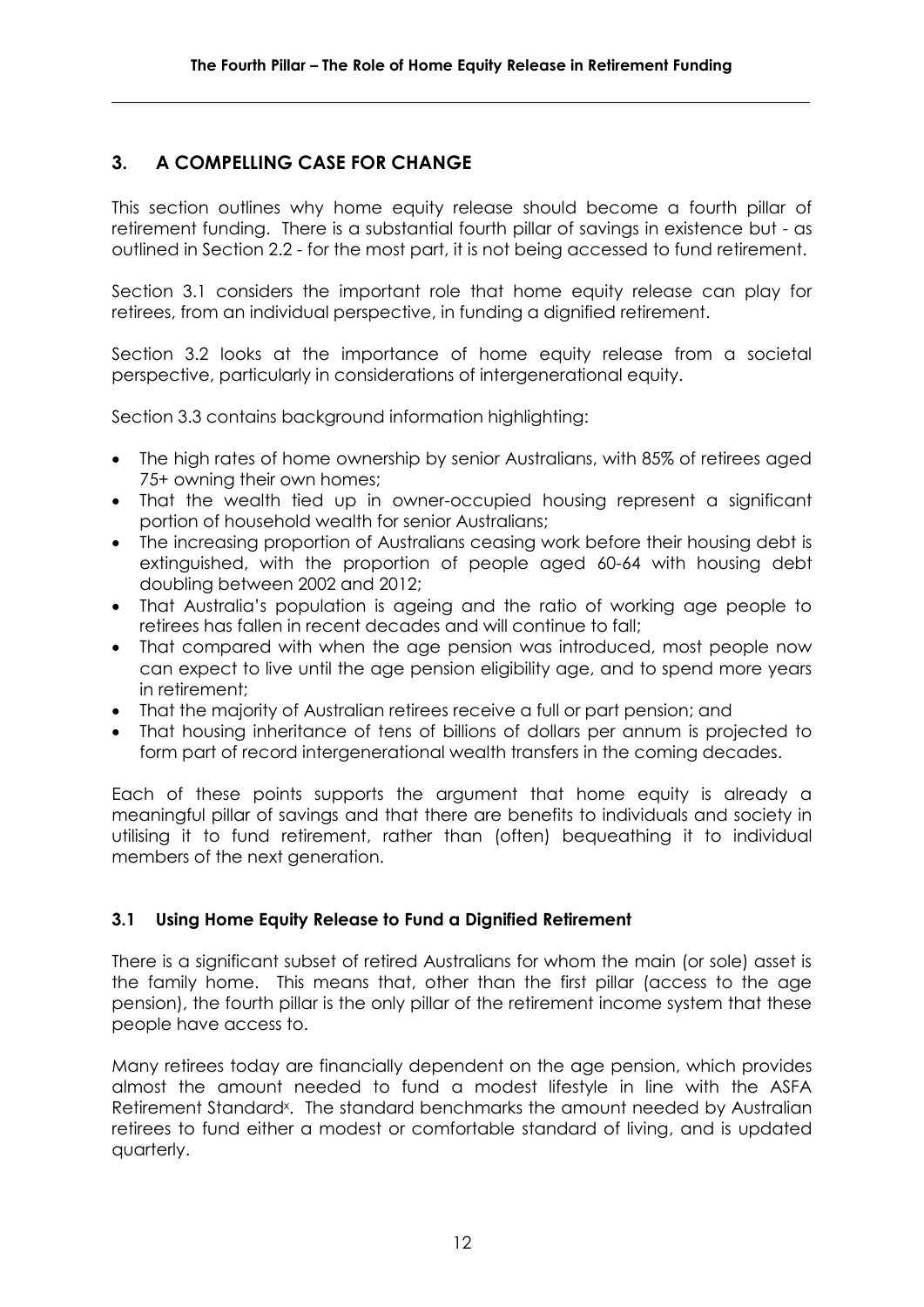Table 2 shows the amounts required to provide for a basic and a comfortable lifestyle in retirement, alongside maximum age pension payments. The age pension falls well short of the amount required to fund a comfortable lifestyle in retirement.

| Lifestyle            | <b>Budget Per Year</b> | <b>Maximum Age Pension</b> |
|----------------------|------------------------|----------------------------|
| Modest – Single      | \$23,175               | \$21,973                   |
| Modest – Couple      | \$33,358               | \$33,126                   |
| Comfortable – Single | \$42,158               | \$21,973                   |
| Comfortable - Couple | \$57,665               | \$33,126                   |

*Table 2: Retirement living standards*

Source: ASFA Retirement Standard, December 2013

These figures assume that retirees own their own homes outright and are relatively healthy.

There would be a wide range of spending patterns amongst retirees. Spending patterns for an individual or couple are likely to vary year by year and by stage of retirement. There are various interpretations of what "modest" and "comfortable" retirements entail but the ASFA standard provides a useful benchmark. It suggests that retirees require a significant level of income in addition to the age pension in order to achieve a comfortable standard of living.

In the early years of retirement, there may be some superannuation or savings available for a pensioner to supplement the pension. But as time goes by, the age pension will be the only source of income for an increasing proportion of retirees.

In addition to the age pension not funding a "comfortable" lifestyle, one-off costs and unexpected costs may be problematic for pensioners.

For many of the Baby Boomers, and those who retired before them, the home was their main form of saving until their children left home. Later generations will have more substantial superannuation savings due to compulsory superannuation being in place for most/all of their working lives. Borrowing to buy a home is effectively buying a lumpy asset "brick by brick" as each mortgage repayment contains a principal component. This builds a pillar of savings. It would be unfortunate if this pillar cannot be drawn upon to fund a more dignified retirement than can be derived from the age pension alone, without selling the home and no longer being able to live in it.

Home equity release products can be life changing for pensioners who own their own homes and are able to access a portion of the equity tied up in the home for reasons such as unplanned medical expenses, home modifications, a new car, replacing whitegoods or simply supplementing income to live more comfortably.

For retirees with a reasonable amount of superannuation, home equity release might be useful later in retirement, once their superannuation has run out.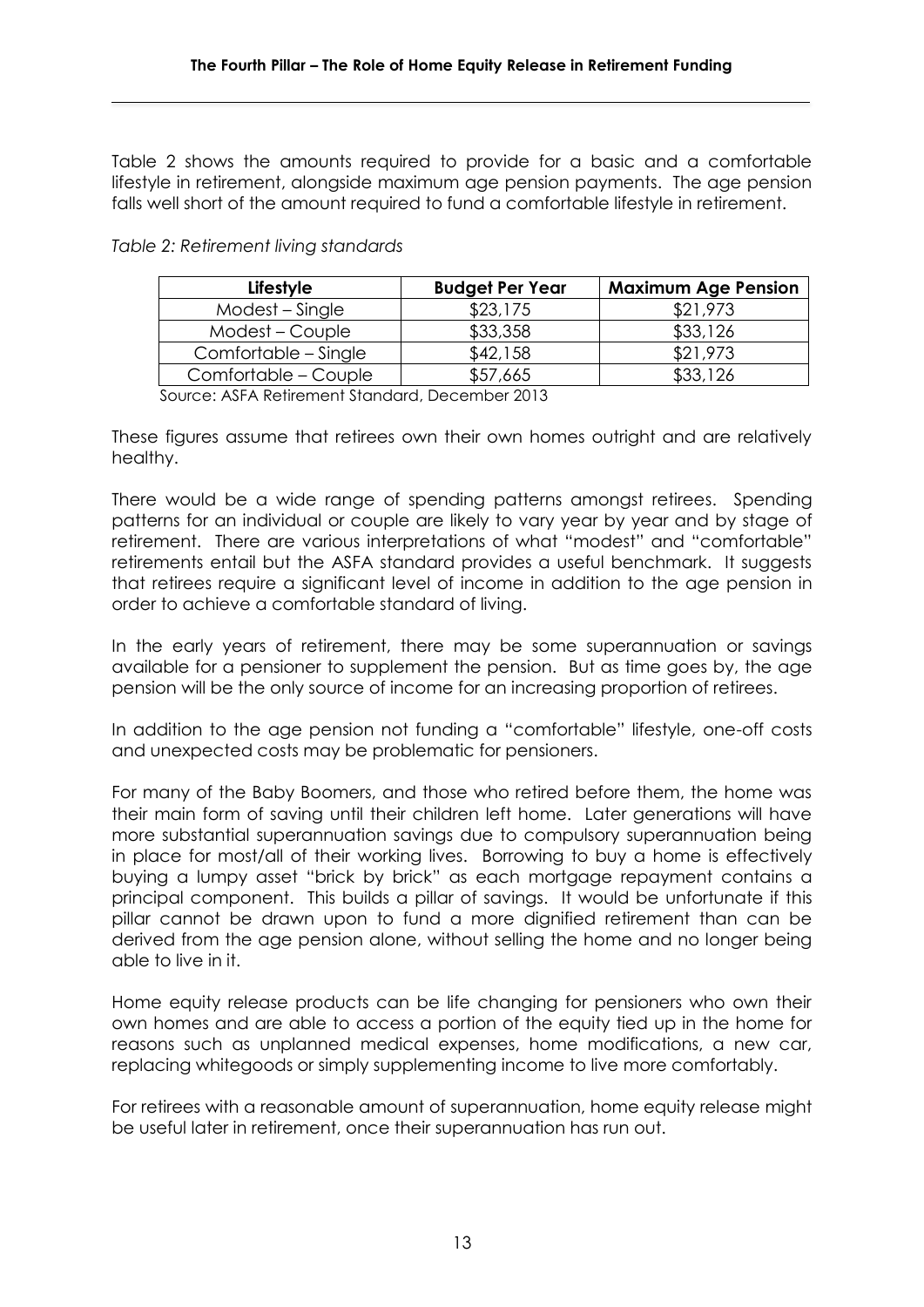For the subset of retirees who stop working before they have extinguished housing debt, releasing home equity could make the difference between being able to stay in the home or having to sell it to extinguish the debt.

Downsizing is an option often put forward as the solution for retirees who are asset rich and cash poor. Whilst this is a suitable option for some retirees, it is not a solution for others, for a range of reasons. The costs of downsizing can be significant – stamp duty is particularly problematic but there are other costs such as sale and relocation costs. It is often very important for seniors to remain part of their community; sometimes there may not be suitable housing stock in the vicinity of the family home to downsize into.

There can also be a problem when the price of recently developed units/ townhouses for example may be similar to the amount that can be realised from the sale of a family home that has not been renovated for many years and may have most of its value in the land. There is a risk that the house size is downsized but not the market price. Little equity may in fact be released.

Where downsizing can be utilised to release equity, the proceeds are in a form that is no longer exempt from the age pension assets test, which can lead to a reduction in age pension receipts. This can also be a problem with equity release products which release a lump sum, but the problem can be solved with products that allow a gradual release of equity as an income stream.

A well-regulated home equity release market with a range of products on offer, and plenty of capacity, could make a big difference for many senior Australians. The ability to access the equity in their homes (often effectively their life savings), whilst still living in their homes, can facilitate a more dignified retirement than would otherwise be experienced.

## **3.2 How Releasing Home Equity Can Improve Intergenerational Equity**

Whilst enabling senior homeowners to access the equity they hold in their homes is important at an individual level, the concept of releasing home equity has wider application as a societal issue, including in the context of intergenerational equity.

There are a number of ways in which intergenerational equity might be defined; a simple definition is that it is fairness between older and younger, or current and future, generations of society. In the context of this paper, the issue is predominantly around people of working age being taxed to fund (amongst other things) the payment of the age pension to retirees.

Whilst in Australia there is a slowly growing focus on intergenerational equity, it has not yet become a "barbeque stopper"<sup>xi</sup>. In the United Kingdom, an Intergenerational Fairness (IF) foundation has been set up to promote the interests of younger and future generations in government policy making. The foundation is non-partisan and was established to research fairness between the generations. A key principle is that, whilst increasing longevity is welcome, government policy must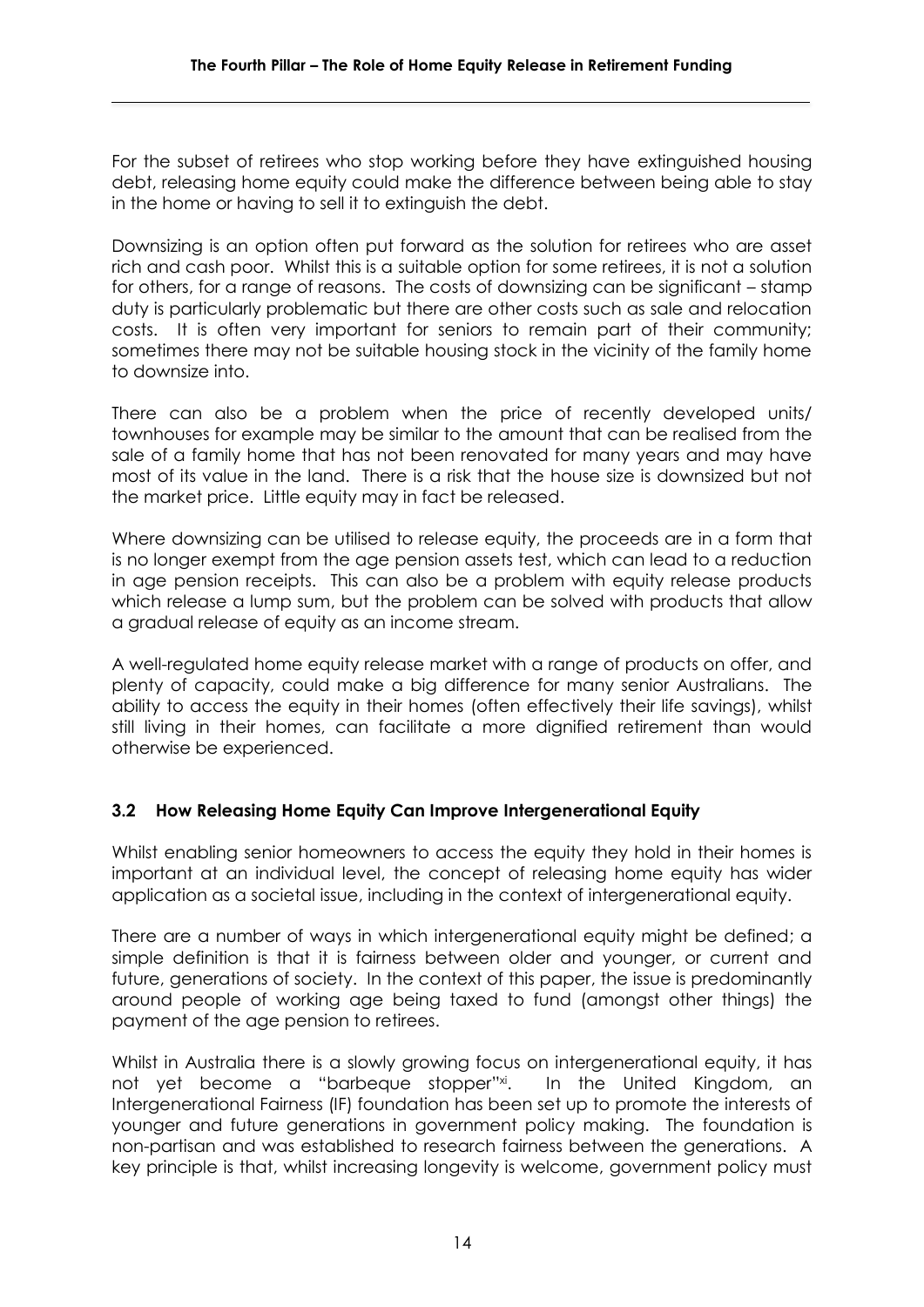be fair to all generations – whether old, young or those to come. The website [\(www.if.org.uk\)](http://www.if.org.uk/) contains a lot of interesting and thought provoking material. The issues in the United Kingdom are different to those in Australia, but there are many parallels.

In Australia there is growing recognition of, and a range of sources highlighting, the fiscal challenges arising from an ageing population, longer life spans, decreasing ratios of workers to retirees and inadequate levels of superannuation savings. Headlines such as "We simply can't have our cake and eat it too"xii are becoming more common and life expectancy and longevity feature regularly in the media.

The system historically has been one of "pay as you go" - each generation pays taxes which fund (amongst many things) the pensions of the previous generation, on the basis that the next generation will fund their pensions. Changing demographics and a lack of policy response have weakened this system and could continue to do so.

#### *3.2.1 Intergenerational Reports*

Under the *[Charter of Budget Honesty Act 1998](http://www.comlaw.gov.au/ComLaw/Legislation/ActCompilation1.nsf/framelodgmentattachments/1AF5822889419466CA256F710051FA64)* an Intergenerational Report is required every five years. An intergenerational report assesses the long term sustainability of Commonwealth finances. It examines the impact of current policies and trends, including population ageing and slower population growth, on the Commonwealth's budget in 40 years' time. Treasury released the first report in 2002, and the second and third followed in 2007 and 2010.

The intergenerational reports make for interesting reading and show that an understanding of issues relating to increasing longevity and population ageing should be clearly on the radars of Treasury and Government in general.

For example, in addition to points relating to population ageing and worker to retiree ratios referenced in Section 3.3.4, the following points are drawn from the overview of the 2010 intergenerational report (The Treasury, 2010):

- *"*Australia faces significant intergenerational challenges. Population ageing will mean that there will be fewer workers to support retirees and young dependents. This will place pressure on the economic growth that drives rising living standards. At the same time, the ageing population will result in substantial fiscal pressures from increased demand for government services and rising health costs."
- "Population ageing will increase spending on health, age-related pensions and aged care. Escalating health costs associated with technological enhancements, such as new medicines, and increasing demand for higher quality services, will add to fiscal pressures from ageing."
- "Today, around a quarter of total spending is directed to health, age-related pensions and aged care. This is expected to rise to around half by 2049-50. As a result, total spending is expected to grow to around 27 per cent of GDP by 2049- 50, around 4¾ percentage points of GDP higher than its low-point in 2015-16."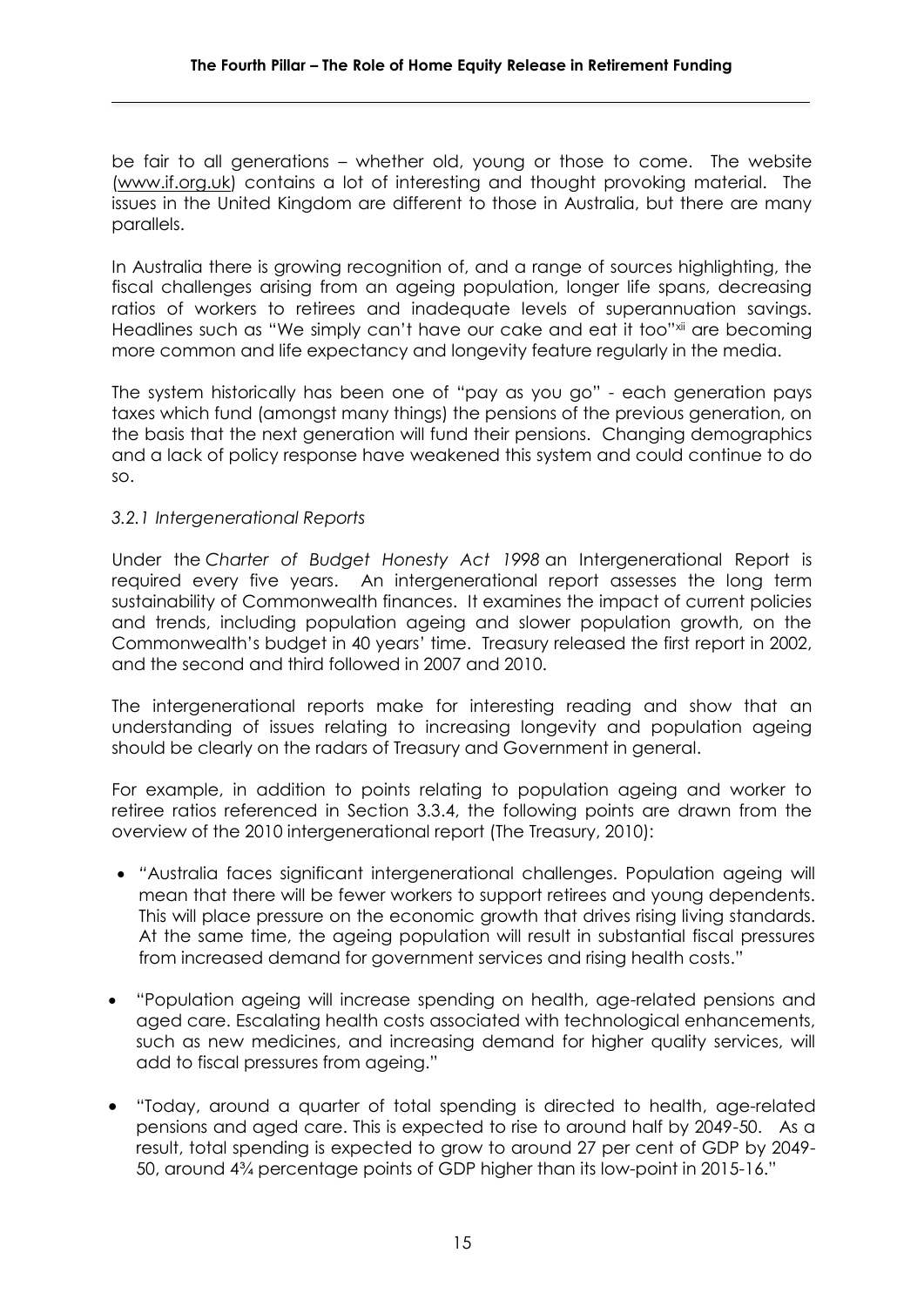"Australian Government spending on age-related pensions currently represents more than 10 per cent of total government expenditure, and is the largest component of payments to individuals. Spending on age-related pension payments are projected to increase from 2.7 per cent of GDP in 2009-10 to 3.9 per cent of GDP in 2049-50 due to demographic change."

There were similar themes in the 2002 and 2007 reports.

#### *3.2.2 Actuaries Institute – Public Policy*

The Actuaries Institute White Paper "Australia's Longevity Tsunami: What Should We Do?" (Actuaries Institute, 2012) suggested that policy making in the area of assessing the implications of longevity should be guided by three principles, one of which is:

 "The need to encourage intergenerational equity whereby, to the extent possible, each generation funds their own costs of retirement."

Given the demographic outlook for Australia, it is difficult to see how the third principle can be adequately addressed by public policy without bringing the significant amount of home equity held by senior homeowners into the debate.

#### **3.3 The Case for Change – Supporting Information**

#### *3.3.1 Home Ownership*

The majority of Australians own the home that they live in. As well as being a store of wealth, a home provides a place to live with security of tenure and enables people to stay long term in a neighbourhood. For some people there may be a level of comfort derived from investing in a "bricks and mortar" asset that is tangible and secure. There are also incentives from government such as capital gains tax exemptions when a home is sold and the exemption of the home from the assets test when assessing pension eligibility.

Rates of home ownership are shown below, split by age band from age 45, where "age" is the age of the Census reference person for the household.

|  |  | Table 3: Rates of home ownership |  |
|--|--|----------------------------------|--|
|  |  |                                  |  |

| Age                            | 45-54 | $55 - 64$    | $65 - 74$ | 75+   | All   |
|--------------------------------|-------|--------------|-----------|-------|-------|
| <b>Proportion of homeowner</b> | 74.6% | $1\%$<br>80. | 82.8%     | 85.2% | 67.5% |
| households                     |       |              |           |       |       |

Source: ABS Survey of Household Wealth and Wealth Distribution, 2011-12, Table 25

The increase by age is interesting. There is perhaps a generational element here – it is unlikely that people transition from renting in their 60s to 70s – which might suggest that the home ownership rate amongst senior Australians, whilst high, is slowly falling.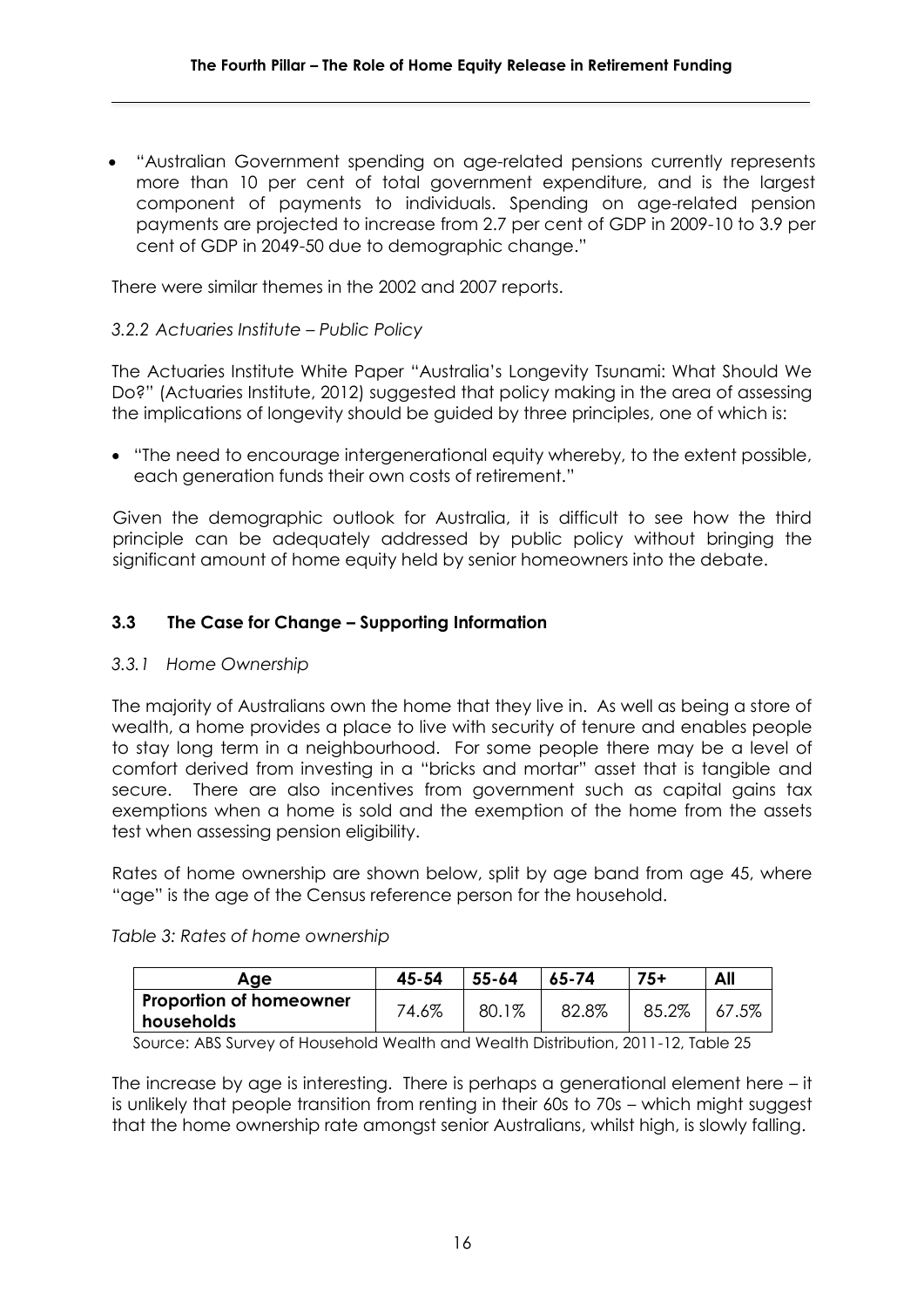#### *3.3.2 Asset Holdings of Retirees*

Whilst much attention is given to superannuation and other investment holdings, the family home represents a significant portion of net wealth for many retirees. The following table shows mean household net worth by age group.

| <b>Household Mean Values (\$000s)</b> |           | Age of reference person |       |      |
|---------------------------------------|-----------|-------------------------|-------|------|
|                                       | $55 - 64$ | $65 - 74$               | $75+$ | All  |
| Financial assets                      | 108       | 114                     | 140   | 86   |
| Superannuation assets                 | 242       | 201                     | 57    | 132  |
| Value of own dwelling                 | 468       | 439                     | 431   | 370  |
| Value of other property               | 191       | 151                     | 78    | 129  |
| Other assets                          | 176       | 125                     | 81    | 132  |
| <b>TOTAL ASSETS</b>                   | 1,185     | 1,031                   | 788   | 850  |
| Debt – own dwelling                   | (45)      | (11)                    | (2)   | (75) |
| Other liabilities                     | (66)      | '22)                    | (4)   | (55) |
| <b>NET WORTH (NW)</b>                 | 1,074     | 998                     | 782   | 720  |
|                                       |           |                         |       |      |
| Own dwelling as % NW                  | 44%       | 44%                     | 55%   | 51%  |
| Own dwelling (asset less debt) as %NW | 39%       | 43%                     | 55%   | 41%  |

*Table 4: Retirement asset holdings*

Source: ABS Survey of Household Wealth and Wealth Distribution, 2011-12, Table 24

It is clear from this data that the wealth tied up in owner-occupied housing represents a significant portion of household wealth for senior Australians and on an overall basis is more significant than either the superannuation or voluntary savings pillars of the retirement income system. The use of mean values does not however provide insight into the distribution of wealth – it is likely that the significance of owner-occupied housing would vary across the distribution.

Table 4 excludes the first pillar of retirement funding, which is the age pension. This has been estimated as being worth \$685,000 for a couple both aged 67 or \$403,000/\$462,000 for a single male/female aged 67 (Rice and Blair, 2012). Of course the true value of the first pillar will vary by individual and can only be determined retrospectively. The estimated value at a certain age will increase over time with indexation and longevity improvements.

#### *3.3.3 Retiree Debt*

A combination of drivers has led to an increasing proportion of Australians having housing debt outstanding at retirement. These drivers include:

- Increased house prices (and housing debt) relative to incomes;
- Families being started later leaving less years for "serious saving" once children are no longer dependent;
- Periods of unemployment;
- Involuntary retirement;
- A desire to retire relatively young; and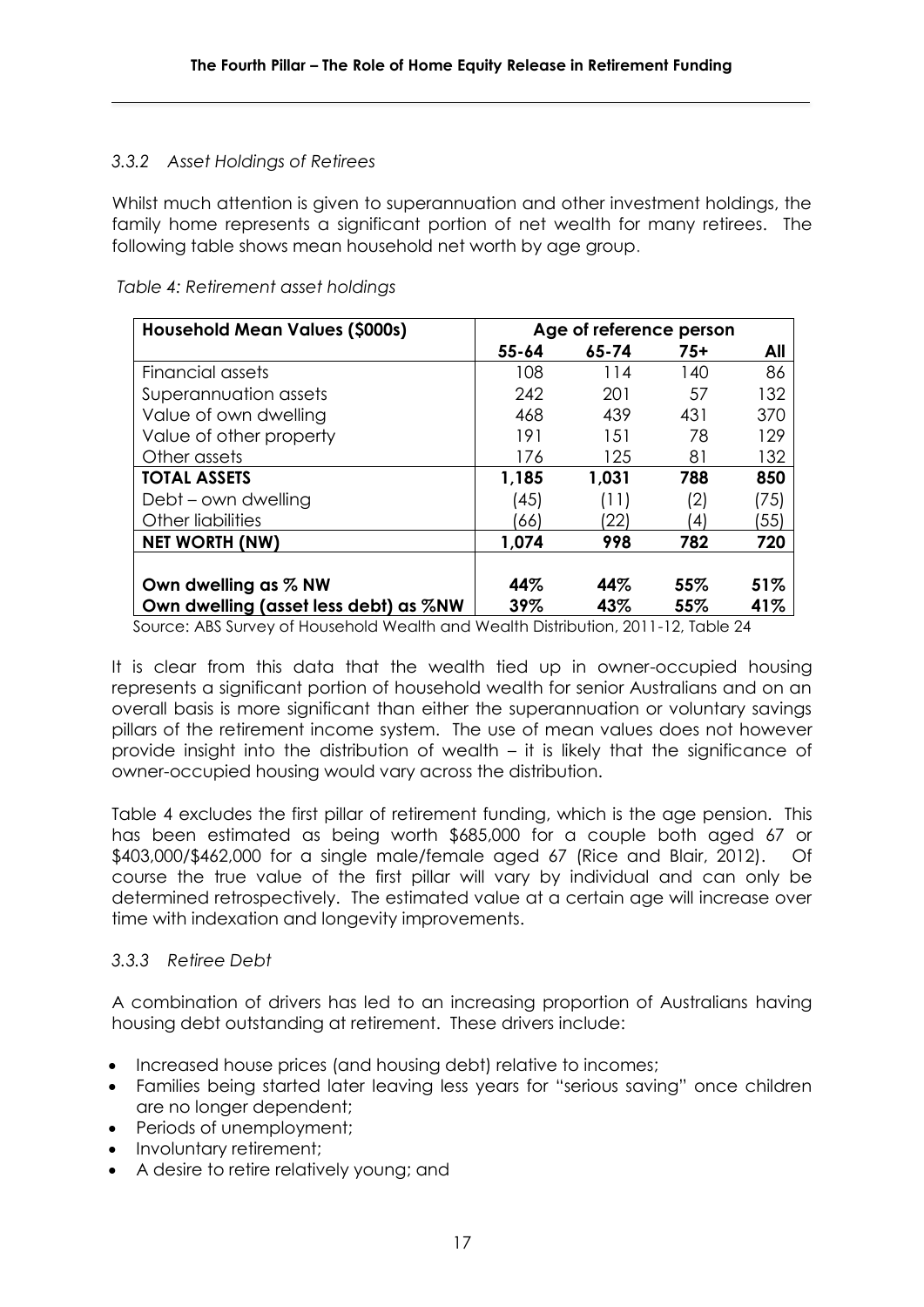A tendency in some cases to own bigger and more expensive homes than can be paid off by retirement.

The following table shows the share of homeowners with housing debt, by age group. From 2002 to 2010, an increasing proportion of homeowners have housing debt and the largest increases are for the age groups approaching retirement.

| Age of homeowner<br>(Person 1 in household) | 2002 | 2006 | 2010 |
|---------------------------------------------|------|------|------|
|                                             | $\%$ | $\%$ | $\%$ |
| $30$                                        | 77.8 | 76.3 | 82.5 |
| 30-39                                       | 84.5 | 85.2 | 88.3 |
| 40-49                                       | 67.6 | 74.9 | 77.4 |
| 50-54                                       | 49.7 | 59.8 | 63.7 |
| 55-59                                       | 33.4 | 40.7 | 48.4 |
| 60-64                                       | 16.5 | 22.4 | 30.7 |
| 65-69                                       | 8.9  | 12.3 | 18.0 |
| $70+$                                       | 3.8  | 5.2  | 6.2  |
|                                             |      |      |      |
| All                                         | 48.4 | 51.6 | 54.3 |

*Table 5: Proportion of homeowners with housing debt by age group*

Source: Kelly Research, Report on Household Savings and Retirement: where has all my super gone? For CPA Australia (2012)<sup>xiii</sup>

The 60-64 age group would mostly be either close to retirement or retired; in 2002, one in six had a mortgage whereas by 2010 this had almost doubled.

It is not surprising that some retirees use a lump sum superannuation payout to pay off housing debt. This negates the intended purpose of superannuation which is to fund retirement, but would be preferable to many retirees than the alternative of selling their home to extinguish a debt they can no longer service.

There have also been other factors at play in recent years. For example one wealth creation strategy has been to maximise savings directed towards superannuation in order to maximise tax deductions, with the intention of redirecting those contributions to housing debt post-retirement on receipt of a superannuation lump sum. With maximum contributions being cut in 2013, the extent of this can be expected to fall.

Looking forward, levels of housing debt at retirement might be expected to stay at similar levels to the 2010 level. The 2013 RaboDirect National Savings and Debt Barometerxiv found that "(29%) of the Baby Boomer generation expect to have a mortgage when they retire. A large proportion are banking on super to repay this debt (25%) and for a further 33%, downsizing will hold the key to clearing their current mortgage and allowing them to enjoy their retirement mortgage free."

An alternative to using superannuation or downsizing to extinguish housing debt is to utilise some of the wealth stored in the home.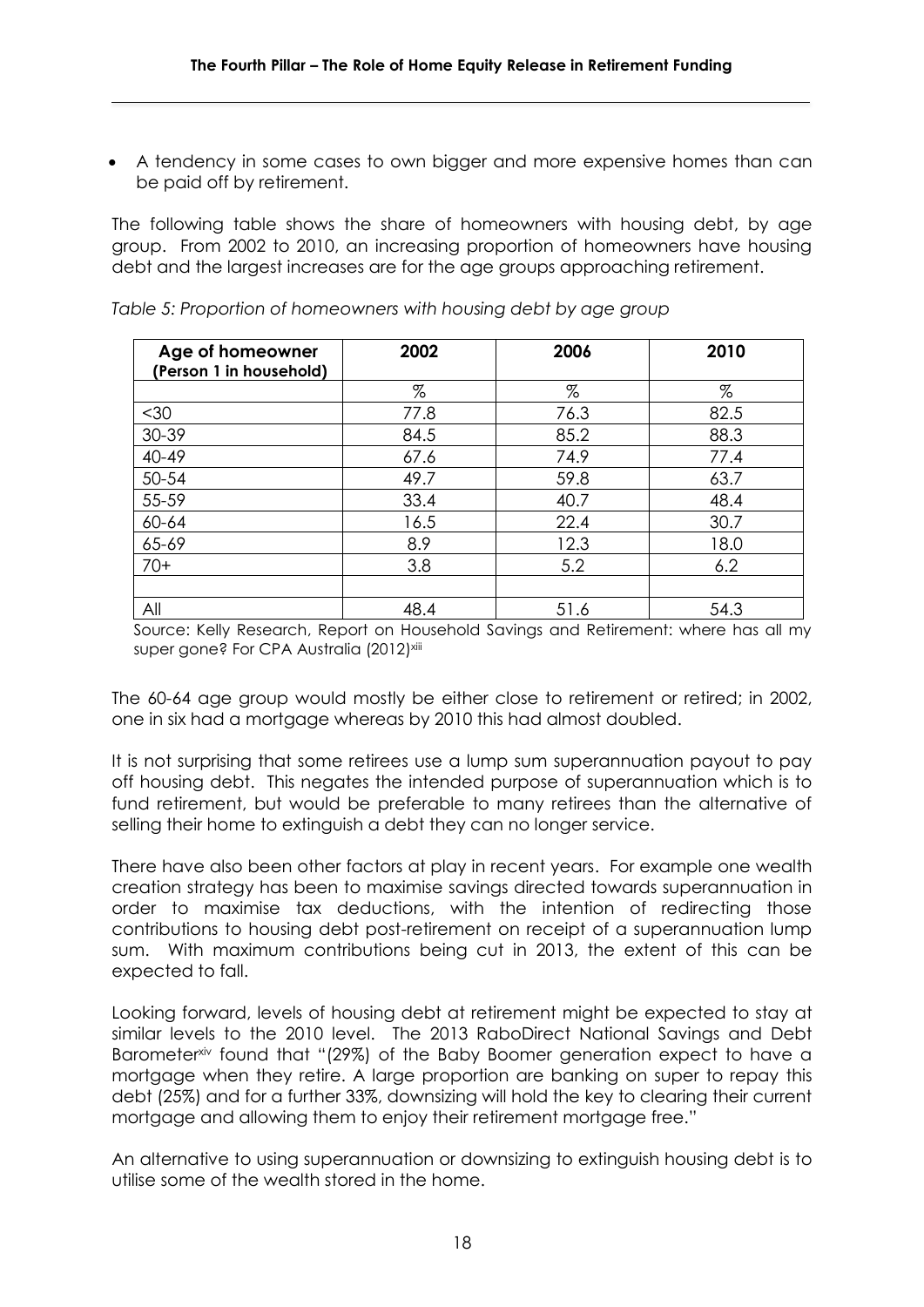#### *3.3.4 Ageing Population and Years in Retirement*

Australia has an ageing population. Between now and 2050 the number of people aged 65 to 84 years old is expected to more than double, and the number aged 85 years old and over is expected to quadruple (The Treasury, 2010). A range of societal issues flow from this, but one issue is the cost to government of continuing to support retirees with age pensions paid at meaningful levels, particularly if current eligibility criteria continue to be applied. Similarly, there are big implications for health costs.

Not only will the number of retirees grow, but the proportion of retirees to working age people is set to change dramatically. The number of working age people to support each retiree is expected to fall from 5 people today, to 2.7 people in 2050. In 1970, there were 7.5 working age people for each person aged over 65 years (The Treasury, 2010).

The following table looks at historical life expectancies from birth and from age 65.

| <b>Life Tables</b> | <b>Males</b><br>Life Expectancy From Age |    | <b>Females</b><br>Life Expectancy From Age |    |
|--------------------|------------------------------------------|----|--------------------------------------------|----|
|                    |                                          | 65 |                                            | 65 |
|                    |                                          |    |                                            |    |
| 1901-1910          | 55                                       | 11 | 59                                         | 13 |
| 1920-1922          | 59                                       | 12 | 63                                         | 14 |
| 1932-1934          | 63                                       | 12 | 67                                         | 14 |
| 1946-1948          | 66                                       | 12 | 71                                         | 14 |
| 1960-1962          | 68                                       | 12 | 74                                         | 16 |
| 1975-1977          | 70                                       | 13 | 77                                         | 17 |
| 1990-1992          | 74                                       | 15 | 80                                         | 19 |
| 2005-2007          | 79                                       | 19 | 84                                         | 22 |
|                    |                                          |    |                                            |    |

*Table 6: Life expectancies from historical life tables (age nearest)*

Source: Australian Life Tables 2005-2007xv

In the early 1900s the life expectancy for a boy/girl at birth was 55/59 years. Only the minority would have been expected to live to an age at which the pension could be accessed. From the 2005-2007 Life Tables, life expectancy at birth is 79/84 years. So even at birth, the pension might be "expected" for 14/19 years assuming eligibility at age 65 or, going forward, 12/17<sup>xvi</sup> years assuming no further increase in eligibility age from 67, which is perhaps unlikely.

In the early 1900s a man retiring at 65 could expect, on average, to live for a further 11 years. This has increased to 19 years, significantly increasing the average period of retirement. Women retiring at 60 in the early 1900s could expect, on average, to live for 16 more years. This has risen to 26 years today. Whilst the increase in retirement age from 65 to 67 reduces the average period of retirement, it is not a dramatic reduction.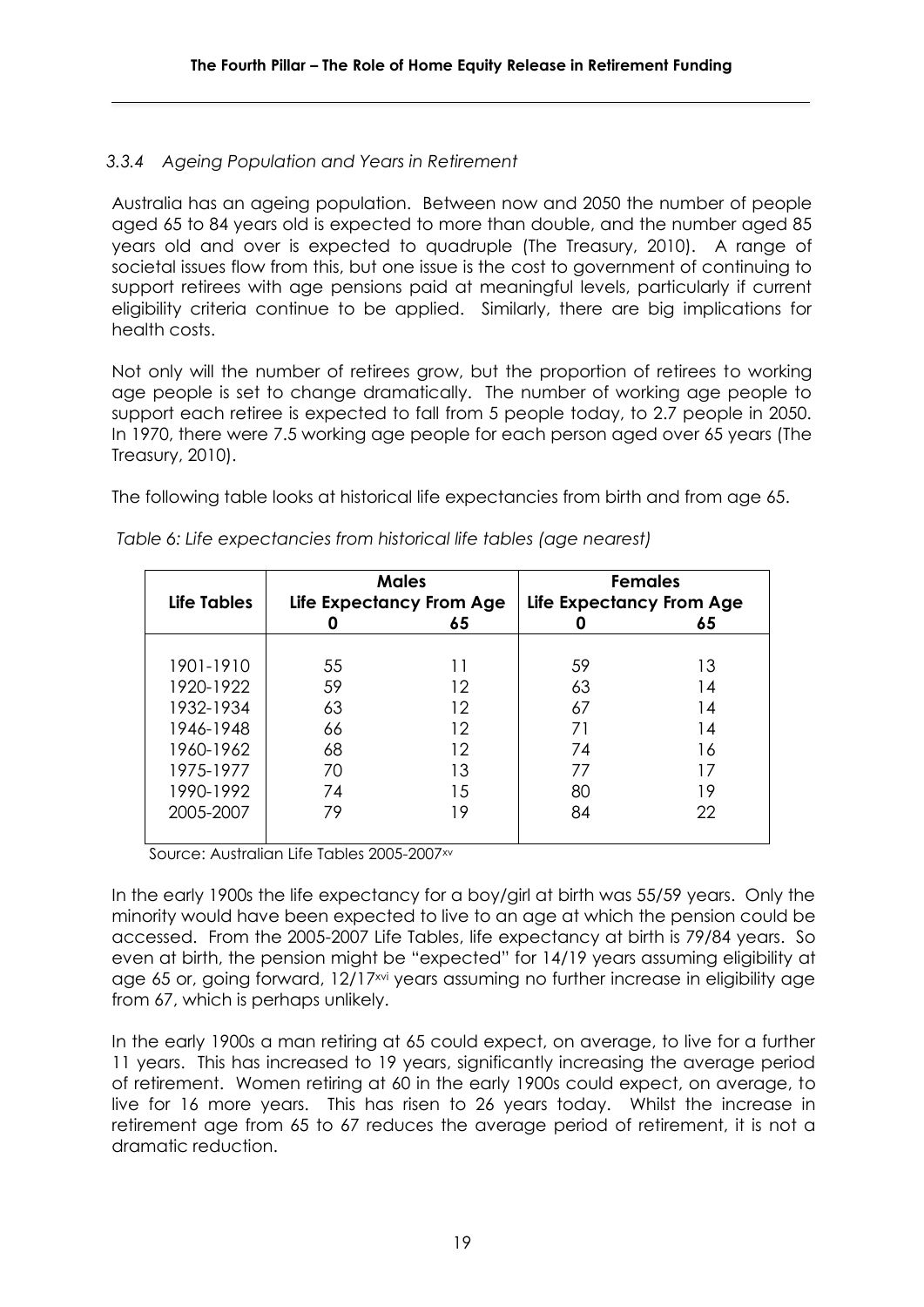The figures above are all based on historical mortality rates. Past mortality improvements, but not future mortality improvements, are captured. Future mortality improvements are of course difficult to predict. Analyses presented by the Actuaries Institute (Actuaries Institute, 2012), which allow for mortality improvements on a cohort basis, suggest that life expectancy might be more like 86/89 for retirees aged 65 (in 2010) and that by 2050 this will have increased to 92/93. Life expectancies at these levels have dramatic implications for the cost of funding retirement.

Even the figures on a cohort basis do not take account of what we don't know and there is potential for life expectancies to increase even more. Medical improvements are continual and significant resources are applied to medical research globally. A significant medical advance such as a cure for cancer or Alzheimer's disease could materially increase life expectancies.

#### 3.3.5 *Inheritance*

A study in 2010 by Bankwest suggested that the combination of rising property prices, an ageing population and high rates of home ownership would lead to Australian households soon benefiting from record levels of intergenerational wealth transfer, or inheritance.

Bankwest estimated that housing inheritance in Australia was \$16 billion in 2009 and projected that this would increase to \$31 billion in 2025. The total value of housing assets to be inherited between 2010 and 2025 was projected to be in excess of \$400 billion.

Record levels of intergenerational wealth transfer will not be evenly distributed across the inheriting generation and are likely to lead to increased intragenerational inequity.

Many of those bequeathing the housing wealth will have received a part or full age pension during retirement, regardless of the value of their homes. There is no claw back to government in relation to the age pension payments received by the retiree. Intergenerational wealth transfer is not taxed.

#### *3.3.6 The Age Pension*

The age pension provides income support and access to a range of concessions for eligible older Australians. There are differing views in society as to whether the age pension is a safety net for retirees without the means to support themselves, an entitlement for the majority of people reaching retirement age, or perhaps something in between.

The maximum age pension amounts at March 2014 for homeowners, including the maximum pension supplement<sup>xvii</sup> and the clean energy supplement, convert to annual figures of \$21,973 for a single pensioner and \$33,126 for a couple.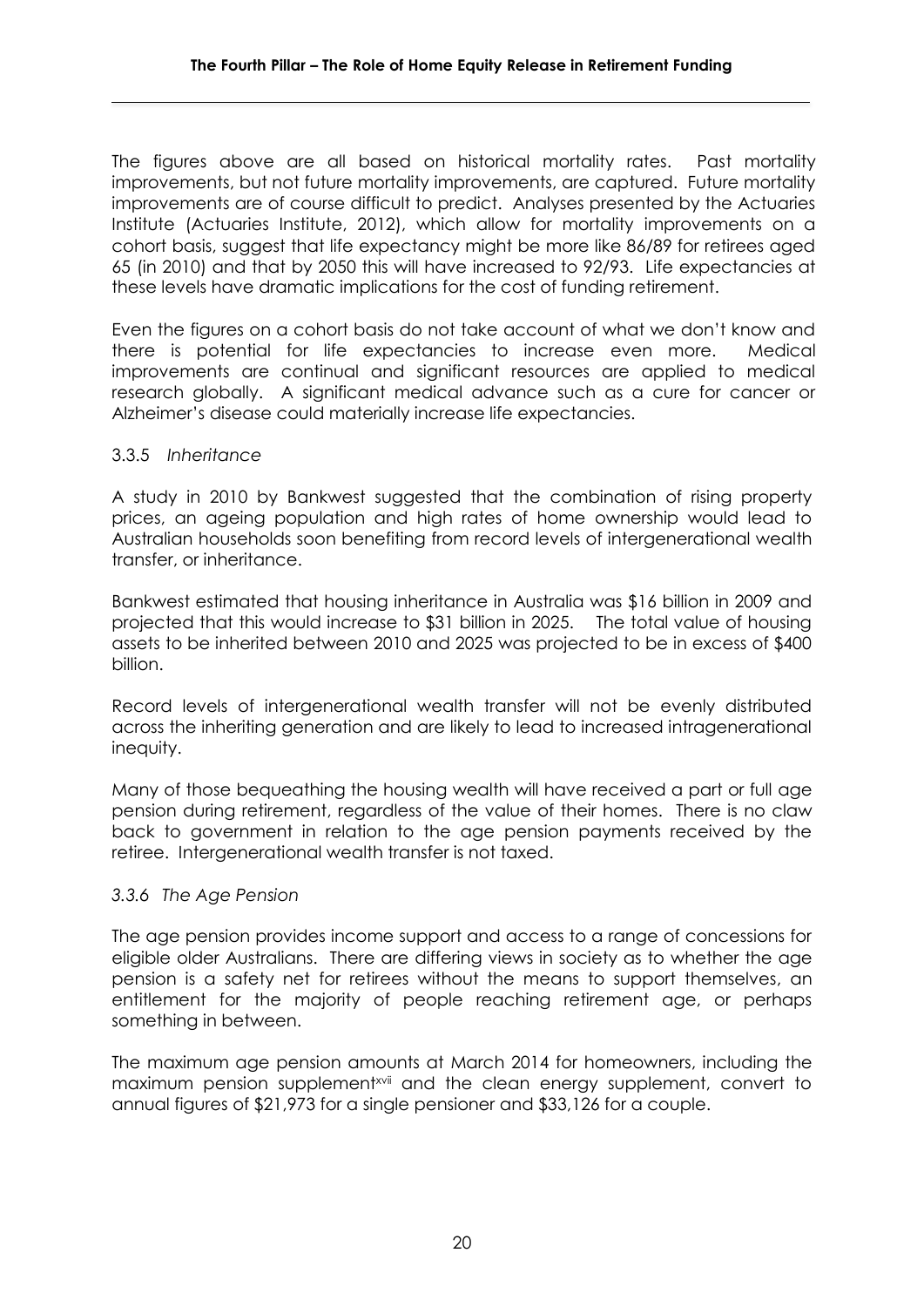#### *3.3.6.1 Eligibility Age*

When the age pension was introduced in Australia in the early 1900s, it was paid to men from age 65 and women from age 60. This did not change until 1994 when the pension eligibility age for women started increasing progressively to reach age 65 in mid-2013. From 2017 the age pension eligibility age for men and women will increase by six months every two years to reach 67 in 2023.

Section 3.3.4 outlined the implications of increasing longevity on the number of years spent by senior Australians in retirement. In light of this, the changes in eligibility age from 65/60 (men/women) in the 1900s to 67 in 2023 are modest.

#### *3.3.6.2 Assets and Income Tests*

An assets test and an income test are applied to assess age pension eligibility. The rate of payment is calculated under both tests and the test that results in the lower rate (or nil rate) is used.

The following table provides the level of assets, excluding the principal residence, above which a retiree is not eligible for a full or part age pension.

|        |                   | <b>Full Pension</b> | <b>Part Pension</b> |             |  |
|--------|-------------------|---------------------|---------------------|-------------|--|
|        | Non-<br>Homeowner |                     | Homeowner           | Non-        |  |
|        |                   | Homeowner           |                     | Homeowner   |  |
| Single | \$196,750         | \$339,250           | \$758,750           | \$901,250   |  |
| Couple | \$279,000         | \$421,500           | ,126,500            | \$1,269,000 |  |

*Table 7: Age pension assets tests*

Source: Department of Human Services websitexviii. Figures at March 2014.

The difference between the limits for homeowners and non-homeowners effectively only takes into account the value of the residence up to \$142,500.

The income test reduces the age pension to zero once annual "income" reaches \$48,013 for a single retiree and \$73,448 for a couple. (There are transitional arrangements in place with higher limits.) "Income" calculations are based on deemed income on certain assets, rather than actual incomexix.

In some cases a retiree's financial situation is engineered in order to allow at least the part pension; there are benefits that flow from this which may be worth more than the part pension itself, particularly the health care card. Specialist financial advice may be sought to achieve this outcome.

Holding substantial wealth in the family home is advantageous for the income test as well as the asset test, as no income is deemed to be earned on that asset.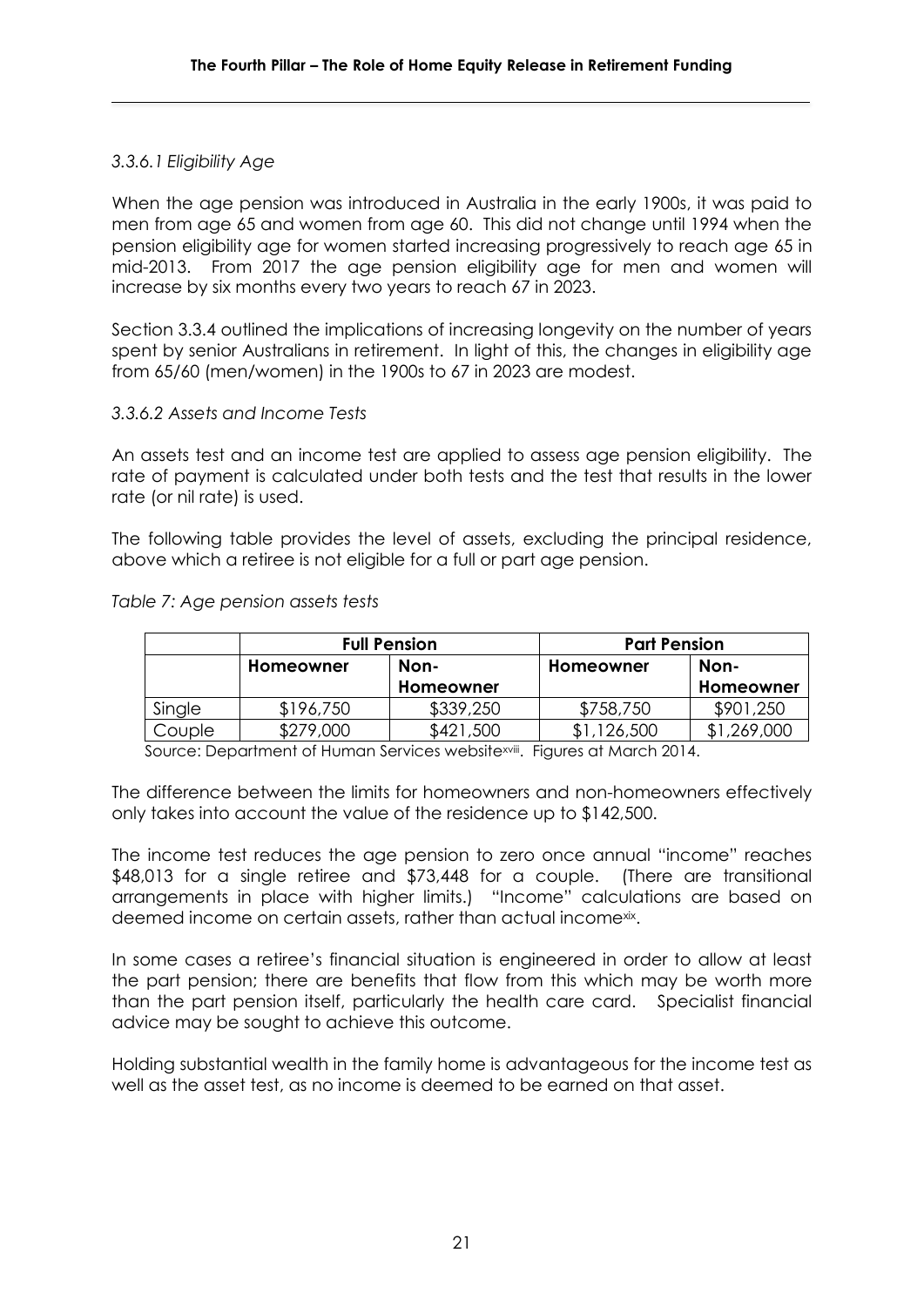#### *3.3.6.3 Proportion of Retirees Receiving the Pension*

In 2011, 75% of Australians aged 65 and over received a full or part pension<sup>xx</sup>. This proportion varied by age and the following chart shows the proportions of retirees receiving a full pension, part pension or no pension (self-funded) in 2000 and 2011, by age. The proportion of self-funded retirees and part age pension recipients has increased from 2000 to 2011, and the proportion of full age pension recipients has fallen. The changes are most pronounced for younger retirees where compulsory superannuation has had an impact over the ten year period.

*Figure 2: Proportion of the population receiving the age pension and self-funded* 



It might be expected that over time, the proportion of self-funded retirees will be higher in the early years of retirement then fall more dramatically by age as people outlive their retirement savings. Retirees are likely to increasingly start out on the part pension rather than the full age pension, and then migrate to the full pension as they run down their assets. Utilising home equity as a fourth pillar of retirement funding could defer the time when retirees who start out as self-funded retirees start receiving the age pension, and also reduce the number of retirees commencing retirement on a pension.

Even with widespread utilisation of home equity in retirement funding, there will always be a subset of retirees who live long enough to extinguish their assets and will then have to rely on the age pension. This is an important role of a safety net age pension.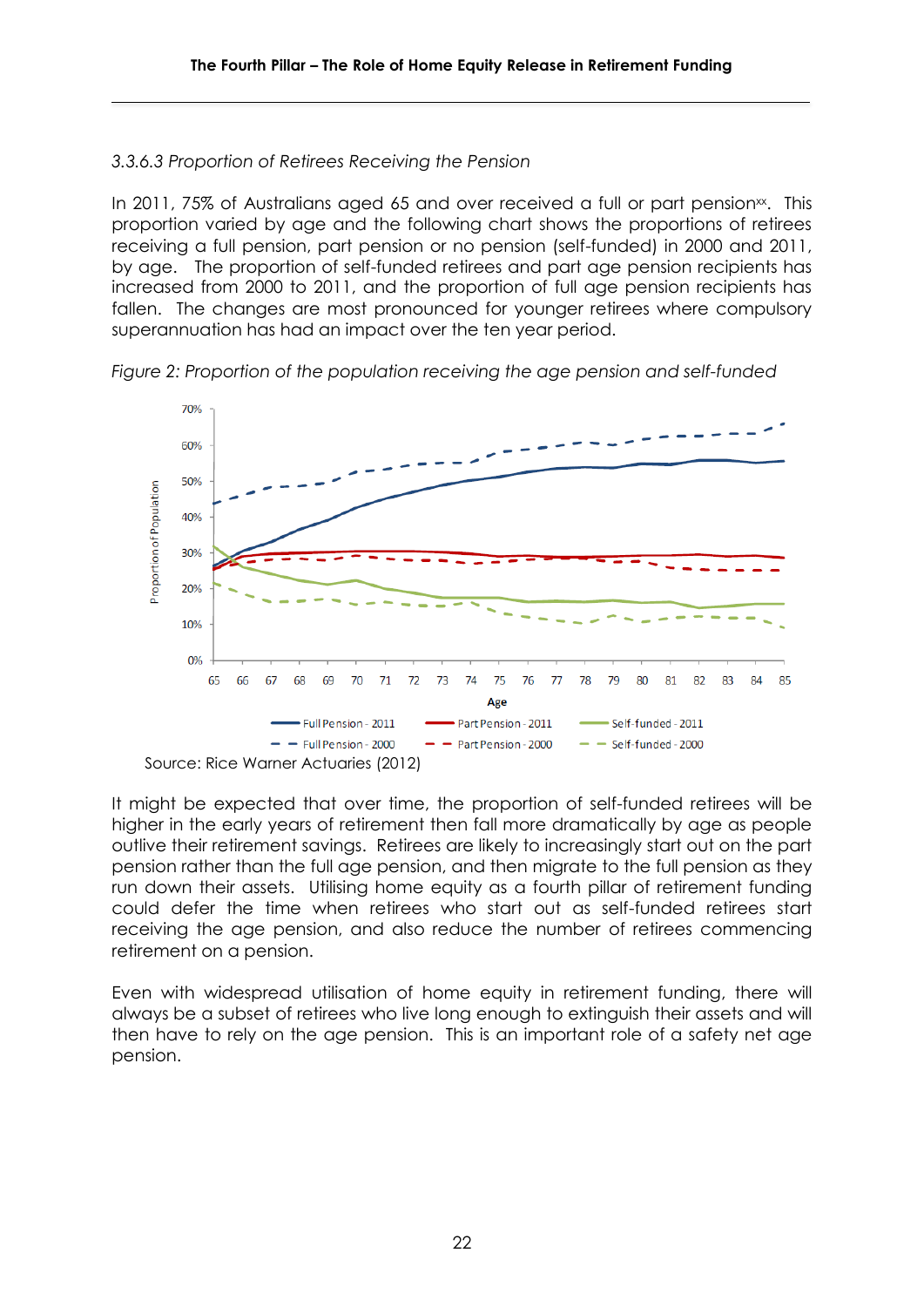#### *3.3.6.4 The Family Home Exemption from the Assets Test*

The component of the age pension framework that is most relevant to this paper is the family home exemption from the age pension assets test. This contributes to:

- the high proportion of retirees able to access the age pension; and
- the small proportion of senior homeowners who have taken out an equity release product.

The exemption provides an advantage in directing savings towards owner-occupied property, above and beyond the benefit of putting a roof over one's head. Similarly it may be a deterrent to reducing the amount of wealth held in owner-occupied property.

For other types of assets, the pension assets test leads to a draw-down of assets from the second and third pillars of retirement savings, before the age pension (the first pillar) can be accessed. Because the assets test limits are non-zero, a complete draw-down is not required but for some retirees there would have to be a substantial draw-down before the full age pension could be accessed.

Analysis contained in Daley et al (2013) suggests that almost \$20 billion of annual age spending today goes to households with more than \$0.5 million in net wealth, and that most households with \$1 million in net assets still receive a welfare benefit. The inequities between retirees who hold most of their wealth in their home and those who hold their wealth in other forms (including super/pension accounts) are noted.

Removing, or capping the value of, the exemption has been proposed in the past, but dismissed. Responses to the proposal are often emotionally charged. The proposal tends to be viewed by some individuals and lobby groups as "penalising" those who have saved hard to own their homes, or "taking away" pension payments to which they are entitled. There may be comparisons to "bludgers" who spent all their money rather than buying a home. The arguments are strongly made from individual/cohort perspectives, rather than a societal perspective, and are often one-sided due to the high proportion of current and "almost" retirees who own their homes.

From the perspective of sustaining a welfare system which provides an adequate income to those who need it, it is hard to argue against removing the family home exemption from the pension assets test, at least in part. This would improve equity between homeowners and non-homeowners, and between taxpayers and retirees. There would be vocal retirees up in arms about such a change, and the change would certainly be adverse for many retiree homeowners who currently receive the pension. If the pension is intended to be a safety net to ensure that those who retire without the means to support themselves are supported by the state, then some current age pension recipients are not the intended recipients.

The issues involved in removing all or part of the family home exemption from the age pension assets test would be complex. These are briefly outlined in Section 6.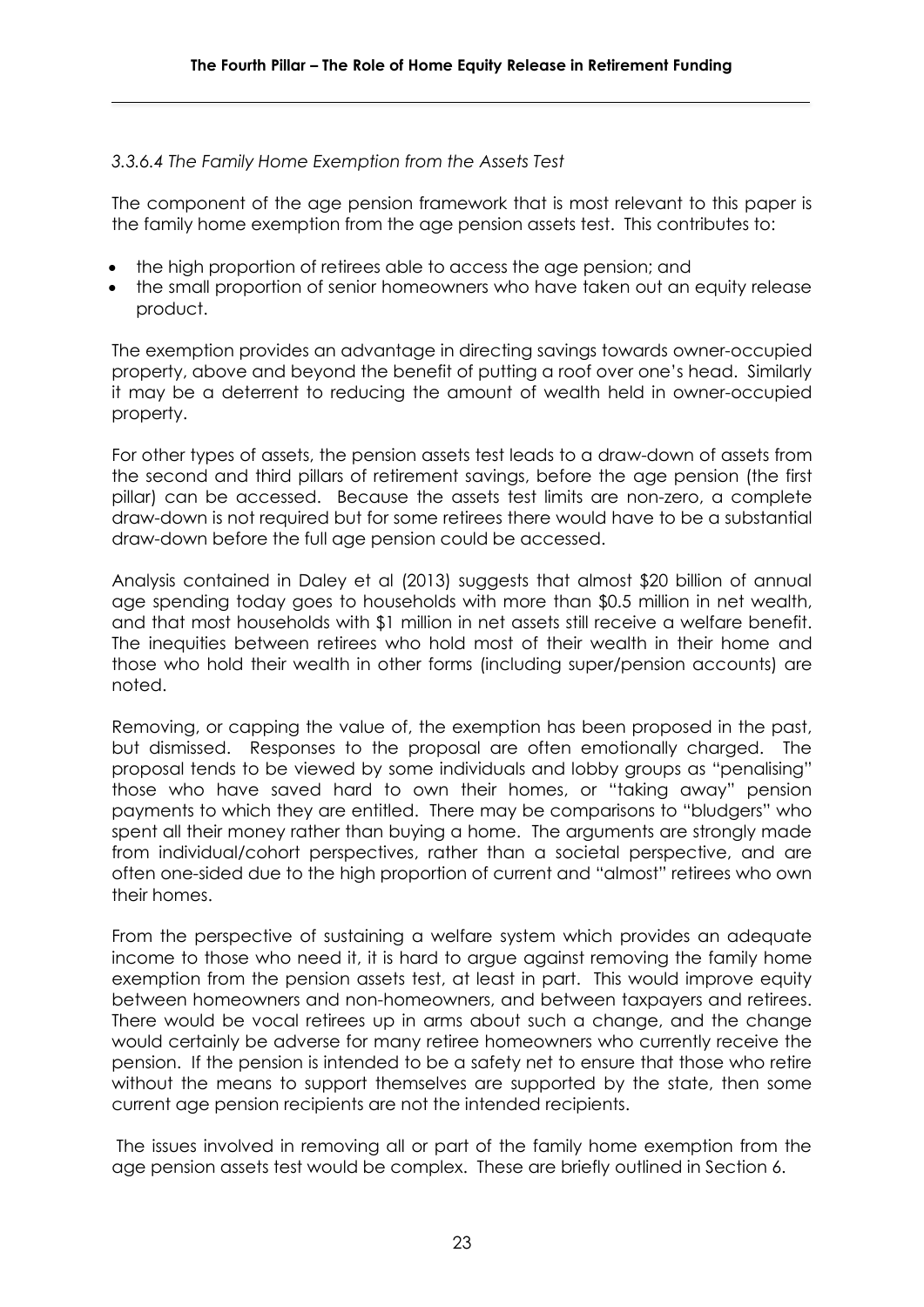# **4 WHY HASN'T THE FOURTH PILLAR ALREADY BEEN UNLOCKED?**

There are a number of impediments to growth in the home equity release market, and these exist on both the demand and the supply sides. Without some form of government intervention/involvement it is unlikely that the proportion of seniors using equity release products will exhibit meaningful growth in the short to medium term.

Demand challenges include:

- There is little advertising by product providers, particularly for reverse mortgages.
- Lack of "known" brands offering home reversion products. Because equity release products are not widely offered they may not be available from the institution a senior has a long-standing relationship with.
- People who retire with debt today may be able to extinguish the debt via a lump sum superannuation payout, so superannuation is addressing one of the "needs" that home equity release can help meet – this would change if some form of annuitisation of superannuation becomes compulsory.
- Lack of understanding of the reversionary interest and the life interest components of a home. Under a home reversion scheme the cash advance represents a substantial discount to the face value of the home. Whilst this is economic/rational, it is also unpalatable, particularly if not understood.
- Products do not provide "cheap" housing debt. Drawing on family might be effective in preserving value across generations.
- For reverse mortgages, the interest rate uncertainty is problematic given the potentially long term nature of the debt. At points in the interest rate cycle a fixed rate product could be attractive, but historically these have been challenging due to break costs where a loan ends prior to the fixed term. Publicity around this is potentially brand damaging.
- There is some consumer negativity around the impact of compound interest on reverse mortgages, although rationally this is an obvious outworking.
- Emotive issues around the family home, and a desire by older generations to "leave something for the children/grandchildren".
- Financial literacy equity release products are not simple; retirees may be reticent to consider them if they cannot understand them.
- No compulsion/government encouragement. In fact the exemption of the family home from the age pension asset test may act to discourage senior Australians from accessing the equity in their homes to help fund retirement. Replacing an asset excluded from the assets test with an asset that will be included in the asset test could reduce the amount of age pension that is received.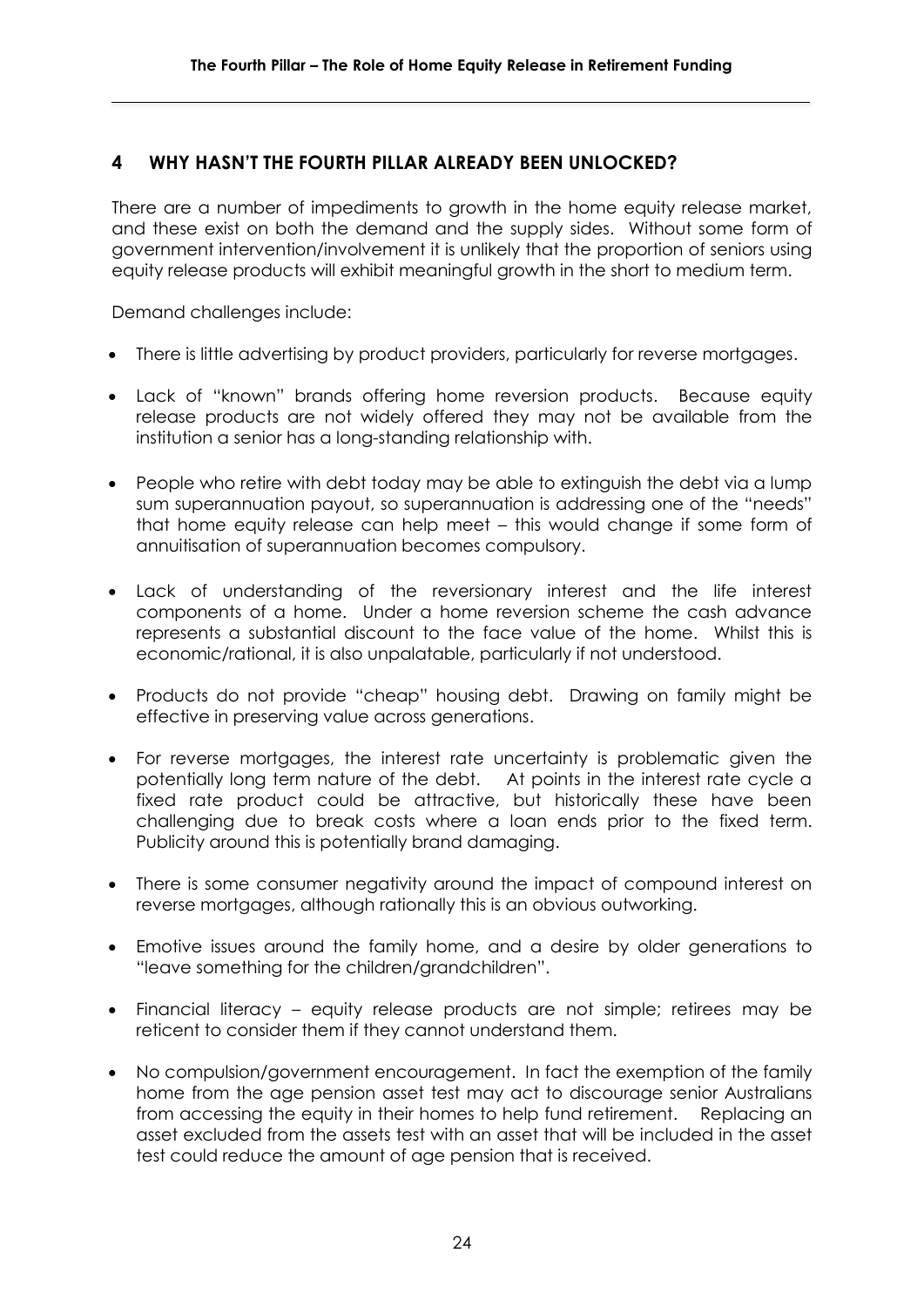Supply challenges include:

- A big drop in reverse mortgage capacity with the number of reverse mortgage providers falling from 15 prior to the Global Financial Crisis to 5 today.
- A lack of market entrants offering home reversion products, likely due in part to challenges in securing funding. As well as providing the framework for an equity release product, substantial capital is needed.

A home reversion offering creates a diversified pool of interests in residential property, which does not fit into an established asset class. There is uncertainty over the timing of income, as it is not possible to predict exactly when the homes of retirees will be sold and a share of the proceeds received by the pool. It would take time for a secondary market to develop. The asset pool created by a home reversion offering is therefore illiquid and unusual.

A 2011 article<sup>xxi</sup> in The Australian newspaper by economist Ian Harper concluded:

"The government needs to consider how best to encourage private investors, including superannuation funds, to invest in diversified claims on the future sale proceeds of people's houses. It may simply need to prime the pump, as it has done in the market for residential mortgage backed securities, to encourage the private sector to step in.

An active market in debt-free equity release offers greater choice to older Australians in retirement and advanced age, as well as creating a new asset class for Australian institutional investors. The government stands to gain from a reduced call on public funds, which is why the Productivity Commission calls on it to make the first move."

- For home reversion schemes, the operating environment is complicated. The product does not "fit" clearly under existing legislation, some of which is statebased.
- Funding reverse mortgages and/or home reversion schemes may not represent an efficient use of capital for some of the "obvious" product providers.

A 2013 Towers Watson report on equity release in Europe outlined a concern that Solvency II requirements severely limit the attractiveness of equity release products for insurers, and that this could stifle supply in the established United Kingdom equity release market and damage potential for growth in other European countries.

 Loan to Valuation Ratios (LVRs) on offer are low. Research published by Alai et al (2013) indicated that at the levels of LVRs on offer in Australia, the interest rate premium over other forms of housing lending may not be required and lenders could afford to either increase LVRs or decrease the interest rates on reverse mortgages.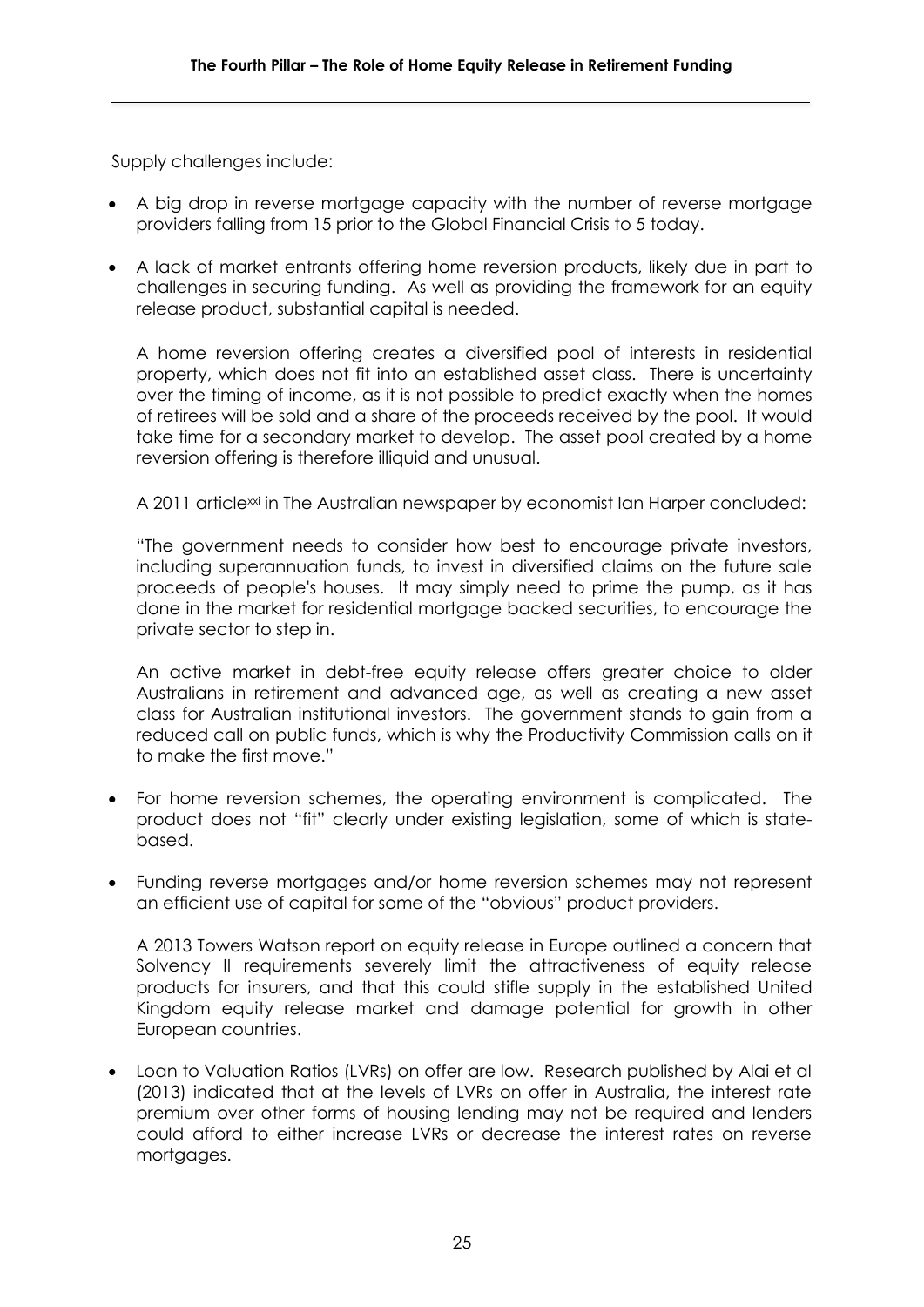In mid-2013, reverse mortgage legislation<sup>xxii</sup> was strengthened and changes included the introduction of a presumption that reverse mortgages are unsuitable if LVRs are above prescribed levels of 15% for age 55, increasing by 1% for each year that the borrower is older than 55. The Deloitte (2012) findings on LVRs suggest that market LVR levels are already below the legislative parameters, particularly at the older ages.

- Longevity risk may concern potential product providers.
- No government involvement/encouragement.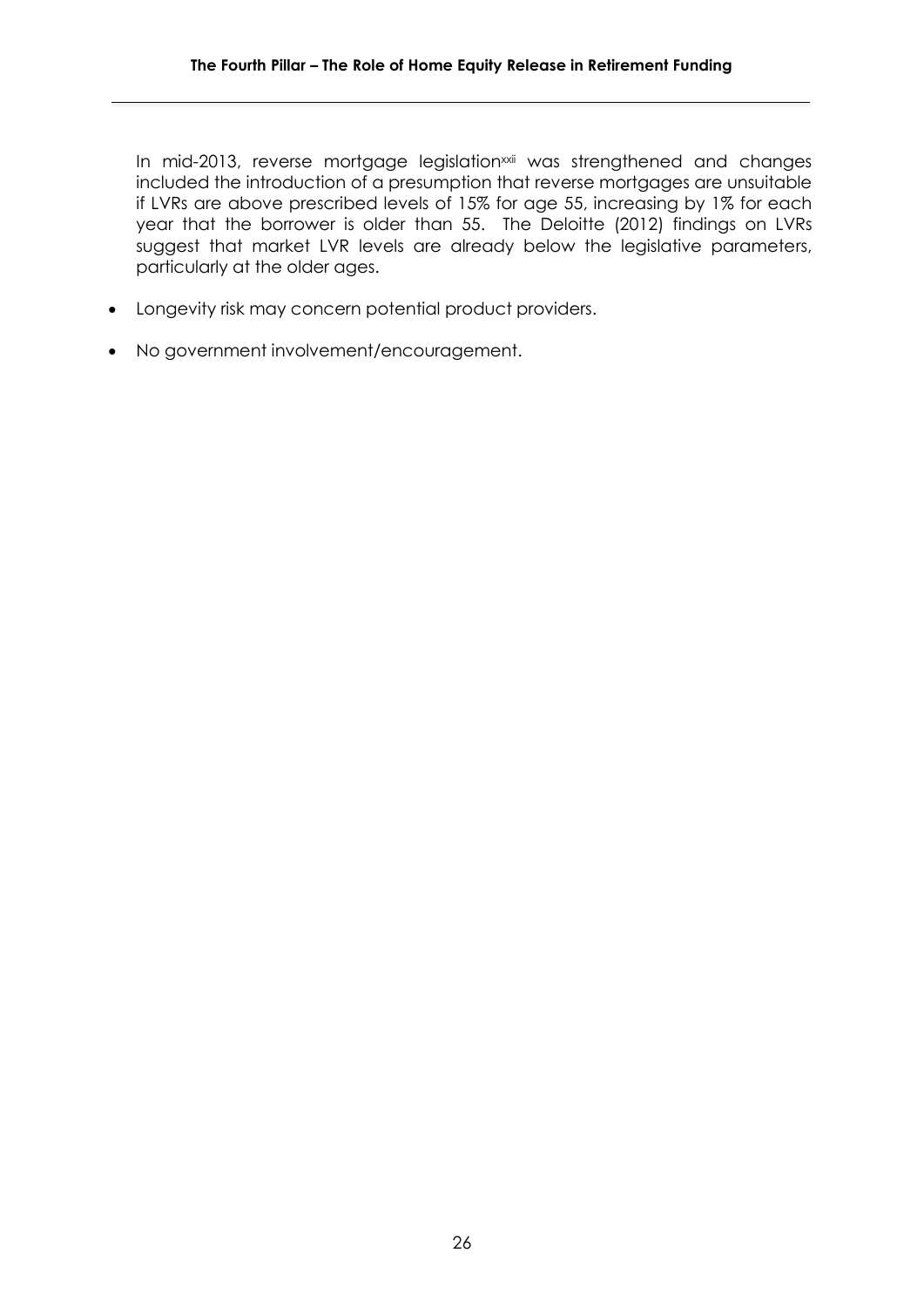# **5 RECENT PUBLIC POLICY DEVELOPMENTS**

The topic of home equity release and debate around the exclusion of the family home from the age pension assets test are not new. But there has been a renewed focus on each of them in the context of discussions on population ageing and related areas. It is easy to the link the two. For example under a hypothetical scenario where the family home was suddenly included in the assets test, there would be a strong need for retirees to access the equity in their homes by selling their homes or drawing on home equity release products.

It is not necessary though to link home equity release and changes to the age pension assets test. There could be an increased role for equity release even with the family home exemption remaining, for example:

- Home equity could be released to pay for specific services, along the lines of rates postponement schemes currently operating in some parts of Australia.
- If compulsory annuitisation of superannuation rendered it impossible for people retiring with housing debt to use a lump sum superannuation payout to extinguish their debt, home equity release could be utilised to enable people to stay in their homes.

There could also be an increase in home equity release if society as a whole started viewing home equity as the fourth pillar of retirement funding, available to facilitate a more comfortable retirement as well as to provide a place to live. It is not obvious how societal views might shift in this regard but government could play a role in promoting the concept, alongside promotion by product providers.

In recent months home equity release has been considered in a number of public policy discussions, but has not received the same level of attention in the media as some other considerations such as retirement age or welfare payments in general.

#### **5.1 Productivity Commission Research Paper**

In November 2013, the Productivity Commission published a research paper entitled "An Ageing Australia: Preparing for the Future". The paper was intended to contribute to the next Intergenerational Report, and also to "the sweeping question of how Australia copes with an ageing population."

The paper contains a significant amount of information and outlines research in areas including Australia's demographic future, productivity, revenue and expenses and also a section covering "Income poor, asset rich: overcoming rationing and financing constraints." This section contains research on wealth and income distributions, housing wealth, and housing inheritance. Possible financing options are outlined, to facilitate user co-contributions for a range of services, including aged care and health services, which might be funded by home equity. Some of the challenges in designing policies around these financing options are investigated.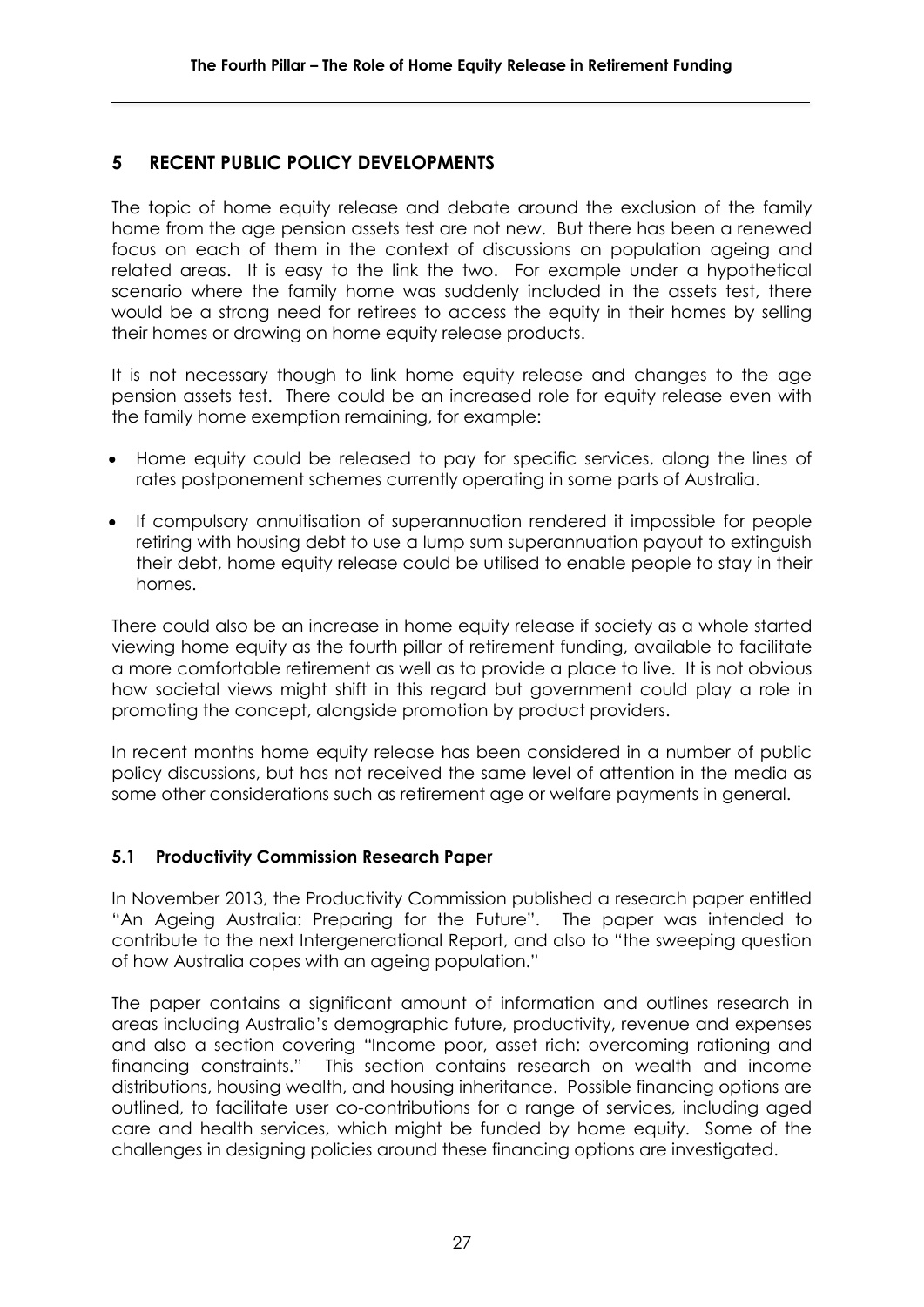The paper notes that in the equity release market, a government scheme may be warranted "from an overall efficiency and welfare perspective". This may change over time as private sector offerings mature. An initiative is suggested whereby if individuals contribute half the annual real increase in their home values towards aged care services, government expenditure in this area could reduce by 30%.

There is reference also to the Productivity Commission's earlier aged care report, published in 2011, which proposed an equity release scheme to improve individuals' access to aged care services. Government did not support the recommended scheme at that time.

The November 2013 research paper provides a lot of background material which could support future research including into home equity release.

#### **5.2 Grattan Institute Paper**

In November 2013, the Grattan Institute released a report entitled "Balancing budgets: tough choices we need" (Daley et al, 2013). The report assesses options available to Australian governments to address potential budget deficits in the coming years – and suggests that on our current trajectory, budget deficits at around 4% GDP by 2023, or \$60 billion in today's terms, are possible.

The report assesses "all realistic proposals" that would have annual impacts of at least \$2 billion and do not have unacceptable economic and/or social impacts. The following points are taken from the overview of the report:

- "Tough choices cannot be put off indefinitely. Deficits impose heavy costs on the next generation in terms of debt and high interest payments."
- "Structural reform of benefits and tax exemptions for older Australians offer many of the best opportunities for budget reform. They are the least-well targeted parts of our tax and welfare system, with some benefits going to people that don't need them."
- "Sustainable budgets depend on governments making tough choices. None will be politically easy, but making some of them is vital to Australia's prosperity."

In all the report examines 20 "budget repair choices" including initiatives around superannuation/pensions, around housing and capital gains, changes to tax rates, the introduction of new taxes and a reduction in spending in a number of areas.

One of the choices highlighted is to include owner-occupied housing in the assets test applied in determining a retiree's eligibility for the age pension. It is estimated that this would contribute around \$7 billion to the budget in accrual terms and \$5 billion in cash, annually. These are described as being the most conservative of several estimates. The report suggests that the impact on low-income retirees with high-value houses could be mitigated by allowing them to claim the pension and then repay the value of the pension drawn when the house is eventually sold.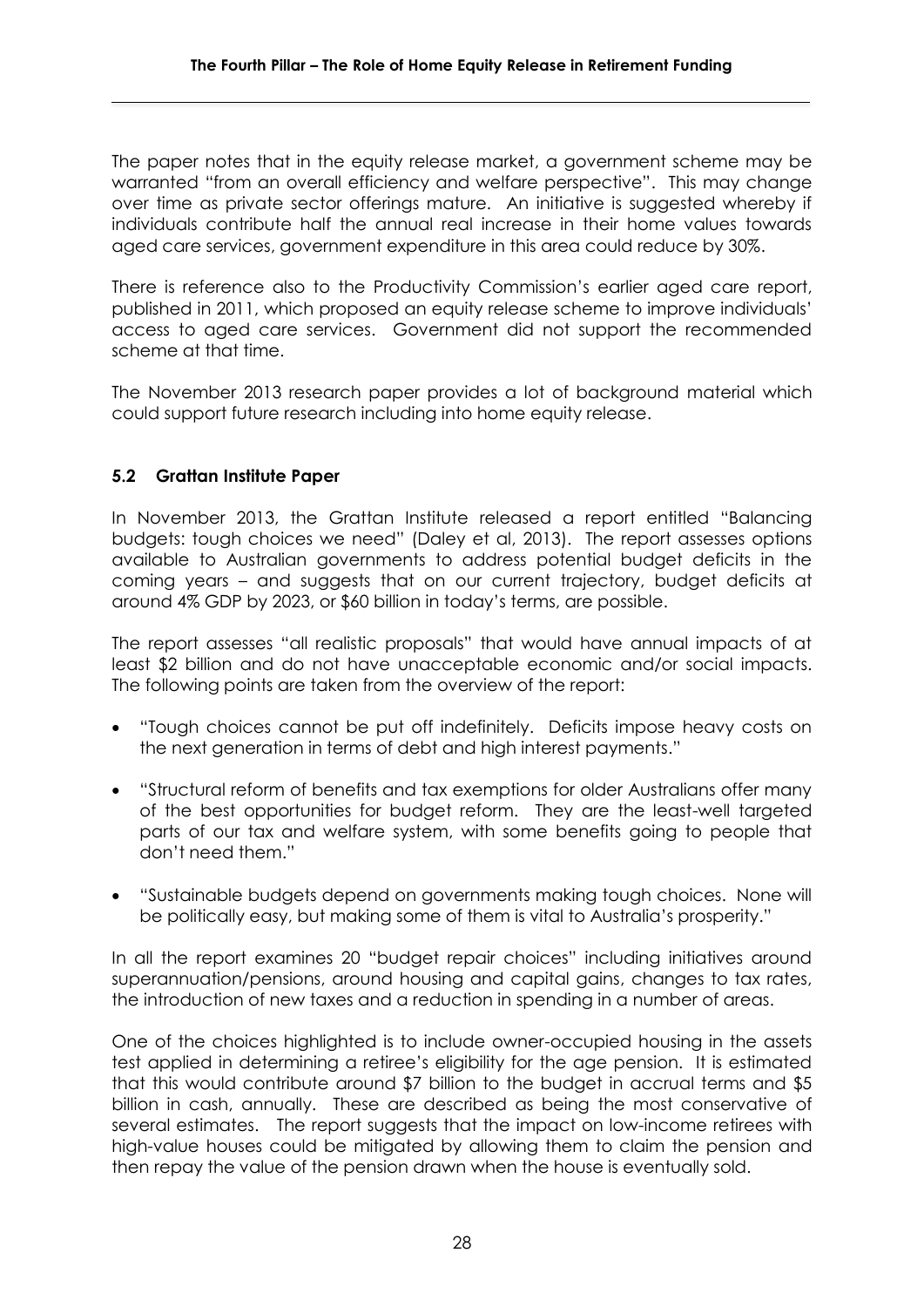Tightened pension eligibility would also reduce government costs of concessions available to full or part pension recipients including car registration, utilities costs, property rates and health expenses. At the current time, the majority of senior households are eligible for these concessions.

# **5.3 2014 Welfare Review**

In January 2014, the government announced a review of the welfare system, noting that the current rate of welfare payments in Australia is "unsustainable and relentless". The review will cover a range of income support payments, including the Disability Support Pension and the Newstart Allowance. The age pension is excluded from the review.

When interviewed, the Social Services Minister has made comments along the lines that the review is about the long term sustainability of the welfare system. He noted the "very significant demographic change which is occurring in Australia, the rapid ageing of the population, the fact that there will be more older dependants in particular in 10-15 years' time and the very significant shrinkage in the growth of the workforce."<sup>xxiii</sup> It is difficult to understand the logic of explicitly excluding the age pension from the welfare review, particularly in light of reports such as the Grattan Institute report referred to above.

An article in The Age newspaper<sup>xxiv</sup> provided a breakdown of annual welfare payments as at mid-2013:-



*Figure 3: Annual welfare payments 2013*

These figures further highlight the merits of a welfare system review being extended to include age pension payments, with the age pension costing substantially more than any other component of the welfare system. Further, the age pension component is the fastest growing componentxxy both in terms of numbers of recipients and cost.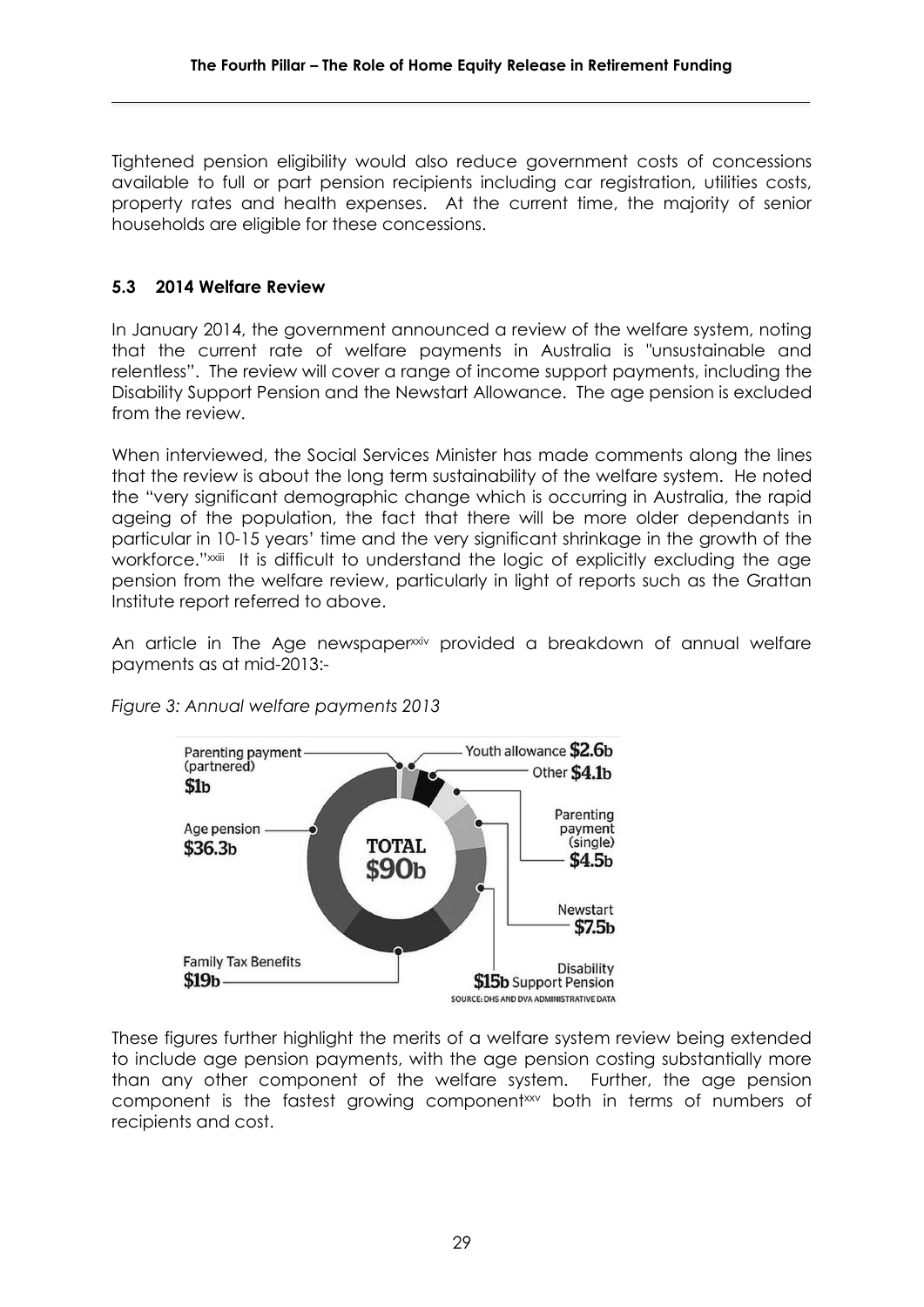# **6 POLICY OPTIONS**

Any change to the status quo, in terms of encouraging home equity to become an accessible fourth pillar in the retirement funding of senior Australians, will raise a myriad of issues. This should not stop it from happening.

Potential options, together with some of the associated issues, could include:-

| <b>OPTION A:</b> | Status quo                                                                                                 |
|------------------|------------------------------------------------------------------------------------------------------------|
| Societal Impact: | Nil. Inequities between homeowners and non-homeowners, in<br>terms of pension accessibility, would remain. |
| Issues:          | Long term sustainability of age pension (and health) costs and<br>ongoing intergenerational inequity.      |

| <b>OPTION B:</b> | Small tailored schemes along the lines of the existing Pension<br>Loan Scheme, perhaps for areas such as (Australia wide) rates,<br>to access in-home care services or to pay private health<br>insurance premiums.                                                                                                                                                                                                          |
|------------------|------------------------------------------------------------------------------------------------------------------------------------------------------------------------------------------------------------------------------------------------------------------------------------------------------------------------------------------------------------------------------------------------------------------------------|
| Societal Impact: | Small, a step in the right direction and could make a meaningful<br>difference for some seniors. A cost such as annual rates can be<br>a significant outlay in the context of a maximum age pension of<br>less than \$22,000 for a single homeowner. Targeting of the<br>scheme to something like private health insurance premiums<br>could push a portion of health costs to the private system from<br>the public system. |
| Issues:          | Does not address the big issues.                                                                                                                                                                                                                                                                                                                                                                                             |

OPTION C: No change to pension assets test. Encourage private sector equity release market, possibly in conjunction with removal of ability of retirees to take lump sum super. Encouragement would be in the form of education/promotion.

- Societal Impact: Low budget impact. Low social impact. Use of equity release to pay off housing, rather than using superannuation, defer when some retirees start taking an age pension. More retirees could use equity release funds to live a more comfortable retirement.
- Issues: Uncertainty around whether the private sector would increase capacity dramatically, without some sort of government intervention.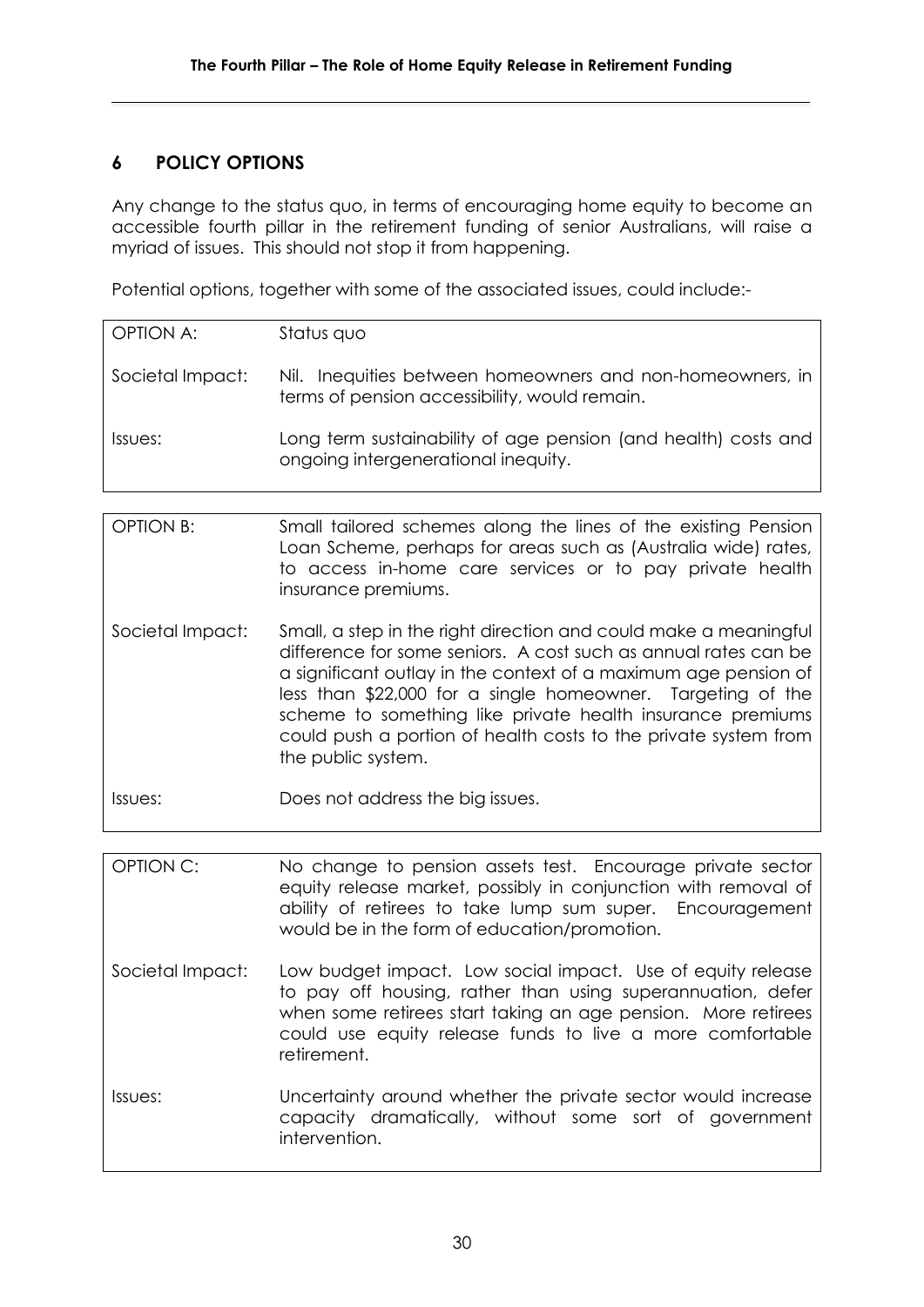| OPTION D:                                                                                                                                                                                                                                      | Remove exemption of part or all of the family home from<br>pension assets test. Encourage private sector equity release<br>market.                                                                                                                                                             |
|------------------------------------------------------------------------------------------------------------------------------------------------------------------------------------------------------------------------------------------------|------------------------------------------------------------------------------------------------------------------------------------------------------------------------------------------------------------------------------------------------------------------------------------------------|
| Societal Impact:                                                                                                                                                                                                                               | High budget impact. High social impact. A significant number<br>of retirees would become ineligible for the age pension. The<br>current inequities between retirees who own homes and those<br>who do not would be reduced.                                                                    |
| Impact could be severe for retirees who lose access to the<br>Issues:<br>pension but cannot source an equity release product. This may<br>be due to eligibility criteria around location or housing type, or<br>capacity of product providers. |                                                                                                                                                                                                                                                                                                |
|                                                                                                                                                                                                                                                | The outcome could be retirees needing to sell their homes. This<br>would be an undesirable outcome, particularly if it happened<br>en masse.                                                                                                                                                   |
|                                                                                                                                                                                                                                                | option to work without undesirable outcomes,<br>For<br>this<br>government intervention would be needed, both to encourage<br>capacity but also as a provider of last resort where there are<br>issues with eligibility.                                                                        |
|                                                                                                                                                                                                                                                | There would need to be consideration of the amount of equity<br>that products allow to be released. Reverse mortgages have<br>maximum loan to valuation ratios and the HDFER product has a<br>65% limit on the share of the future sales proceeds than can be<br>exchanged for a cash advance. |
|                                                                                                                                                                                                                                                | Financial literacy initiatives would be important as seniors would<br>be "pushed" towards equity release and so need to know more<br>about it. Adequate regulation would also be crucial to ensure<br>that products are "fair" with reasonable outcomes.                                       |
|                                                                                                                                                                                                                                                | Major societal change.<br>bipartisan<br>Probably<br>requires<br>- a<br>approach from a political perspective.                                                                                                                                                                                  |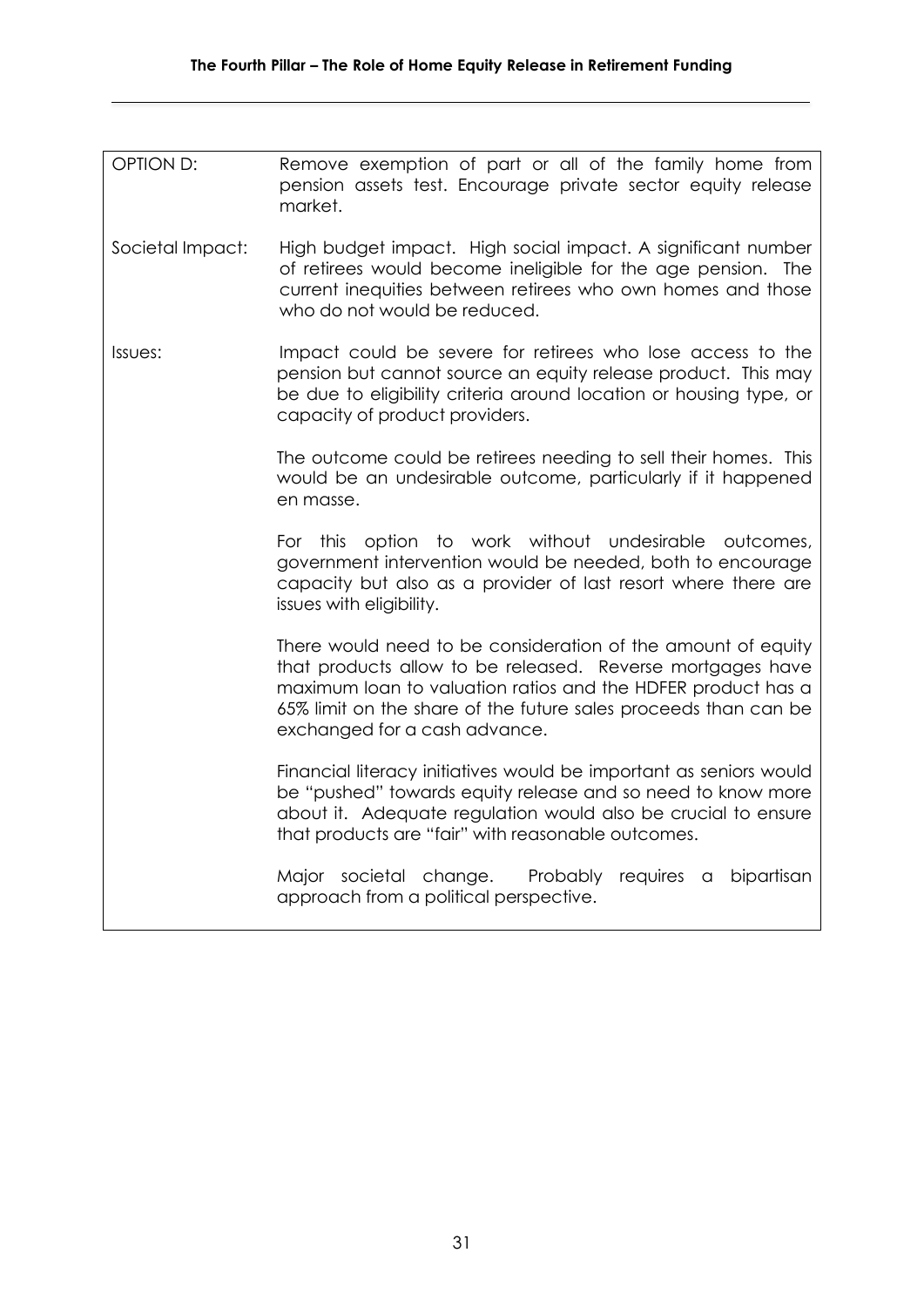| OPTION E:        | Remove exemption of part or all of family home from pension<br>assets test. Introduce a universal government scheme to allow<br>retirees to access the pension, despite failing the assets test, and<br>run up a debt against the home that is payable when the home<br>is sold. This is essentially the proposal by Daley et al (2013.) |
|------------------|------------------------------------------------------------------------------------------------------------------------------------------------------------------------------------------------------------------------------------------------------------------------------------------------------------------------------------------|
| Societal Impact: | High impact. Only retirees who own their own home would be<br>eligible for such a debt facility, however this should be<br>acceptable as all other retirees would be treated in a manner<br>consistent with the current arrangements.                                                                                                    |
| Issues:          | Major societal change. Probably requires a<br>bipartisan<br>approach from a political perspective.                                                                                                                                                                                                                                       |

There would be many issues to consider in policy, scheme design and operations for the options outlined above, or variations of them.

Some of the issues that could arise are noted below. It is beyond the scope of this paper to provide solutions for each of the issues, but the issues noted illustrate the importance of policy changes being made with careful planning and long implementation timeframes. The list is not intended to be exhaustive.

*Anti-Avoidance –* In changing rules around pension eligibility, thought will need to go into the measures people might take to circumvent the rules (for example, shifting property into family trusts) and designing a framework that prevents this. Ongoing refinement of the framework may be required as anti-avoidance measures evolve.

*Capacity –* The home equity release market today does not have the capacity to fund a significant jump in the number of retirees seeking to release home equity. Deloitte/SEQUAL (2013) touched on the reasons for this and suggested that "the primary reason for the reduction in lenders [since the Global Financial Crisis] was not the lack of demand by senior Australians, but the inability of many of the former nonbank, second tier banks, and credit unions lenders that previously focused on equity release products, to find available funding supply".

**Equity Already Released** – Rules must allow for equity that has already been released. The assets test needs to take into account any existing reverse mortgages or home reversion schemes, without opening up avoidance mechanisms.

**Financial Literacy** – It is important that homeowners fully understand any equity release arrangements that they enter into, including their obligations. For many seniors the concept of releasing equity in the home is complicated and confusing. Resources will need to be applied to clearly explaining the new rules and how individuals will be impacted.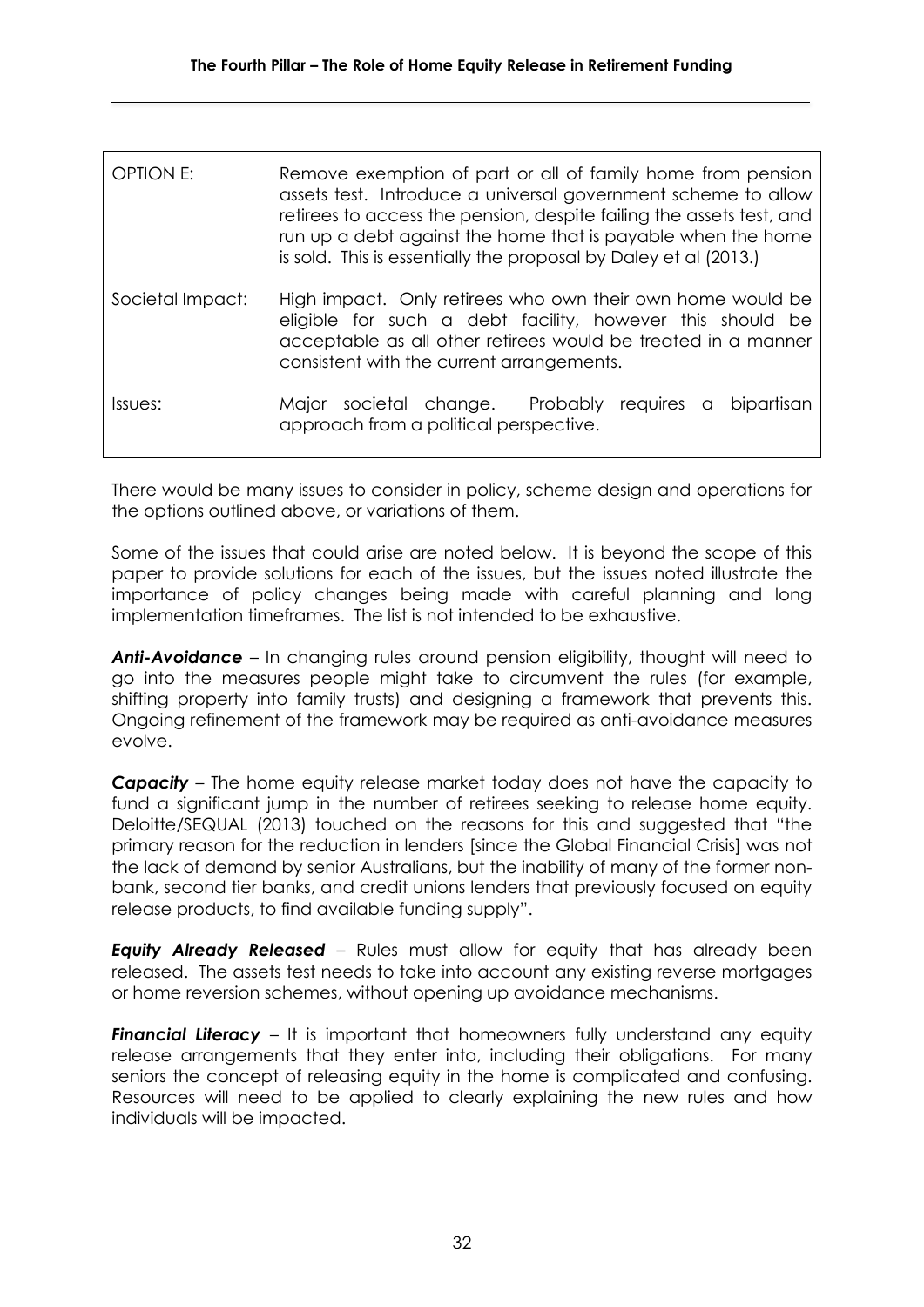**Interest Free or Not?** – A government scheme would need to consider what the appropriate interest rate is. It should not be a penalty rate but perhaps a market rate, or a CPI-like rate. There might be an argument for a zero interest rate (if zero then by definition a person would always retain net equity in their dwelling equal to at least the asset test threshold less the value of other assets held) although this would effectively close down the private sector market.

**Politics** – Removing the family home exemption from the age pension assets test would bring short-term pain to the government of the day, in order to achieve long term objectives around sustaining the welfare system. One consequence of the increasing proportion of society being retirees - 14% aged 65+ in 2010, growing to 23% in 2050 (The Treasury, 2010) - will be the increasing voting power of this group. This could hinder good policy. In an ideal world, a bipartisan approach to the issue would be developed.

**Property Valuations** – For some or all of the family home to be included in the assets test, a value would need to be ascribed to it. Property values are challenging to determine objectively – compared with values of assets such as shares, managed funds and bank deposits. There are a number of ways this could be approached, and a detailed discussion of property valuation is beyond the scope of this paper. Rules around valuation costs and rights of appeal would be required.

*Regulation* – Appropriate regulation is critical as retirees may be at a vulnerable stage of life and the area of home equity release relates to their main asset which is also their home. The right of senior homeowners to remain in their property for life must be sacrosanct. Learnings from issues that have arisen in overseas equity release markets could be applied in developing regulation.

**Zero Equity** – Under some options there may be concerns around having some money left to pay for a funeral, for example. Perhaps equity release could be restricted to say 90% of value or have a fixed dollar amount excluded.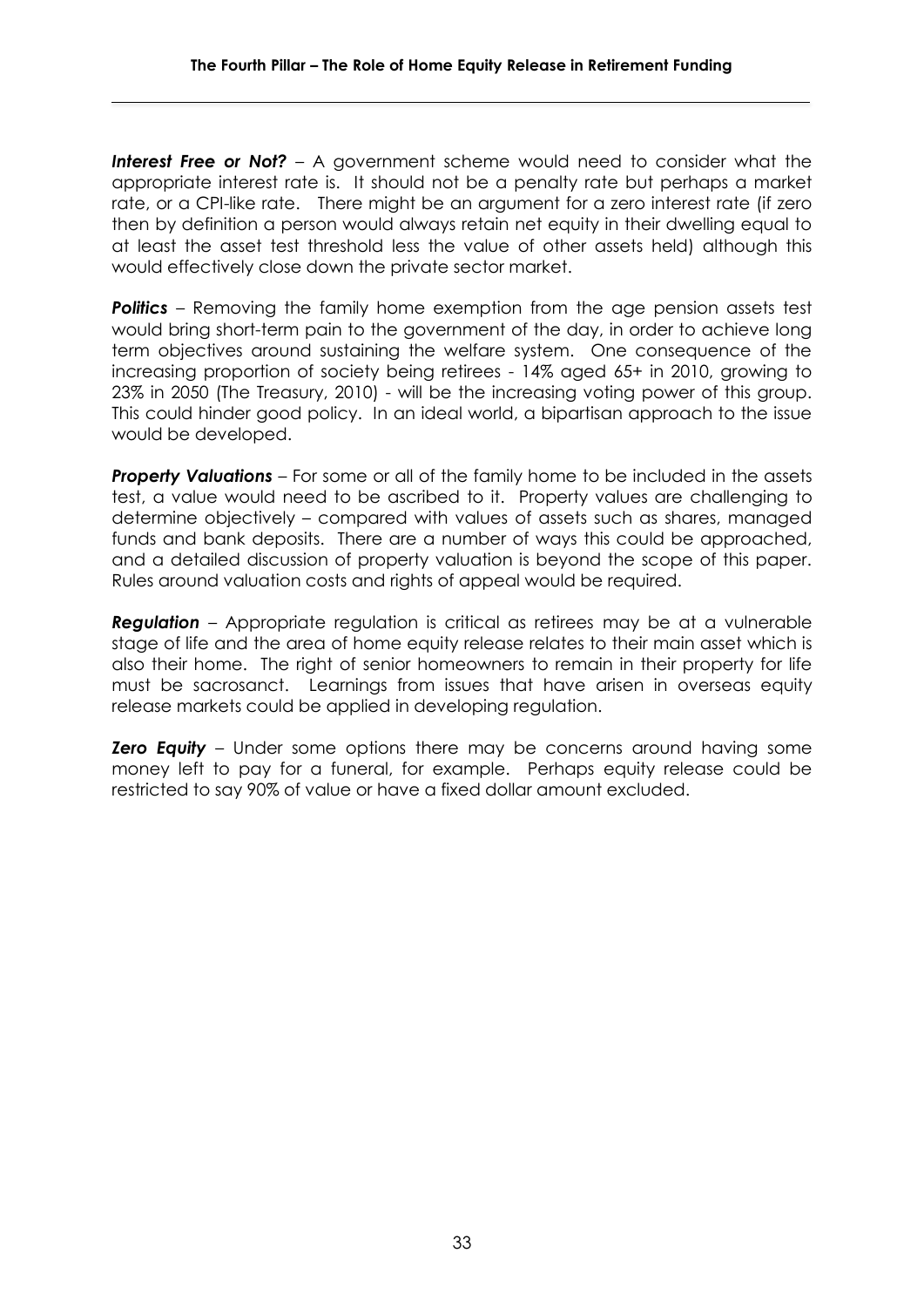# **7 CONCLUSION**

Given the high rates of home ownership by senior Australians, the family home is a significant pillar of savings. For the current cohort of retirees, superannuation was not compulsory for most of their working lives and so the home may represent all/most of their savings.

Demographics are changing and the ratio of working age people to retirees is materially less than it was, and will continue to fall. The ageing population presents a fiscal challenge for a number of reasons, one of which is the increasing cost of age pension payments.

Many senior Australians who own their own home have little income. Products that enable them to access the equity they hold in their homes can be life changing. These products make possible a more comfortable retirement than can be afforded on the age pension alone, and provide a buffer for unanticipated expenditure. Products are available today but the equity release market in Australia is small, with less capacity than existed several years ago. Not all seniors are eligible for the products currently on offer.

If the capacity issue will not be addressed by the private sector alone, then there is a role for government to play in addressing some of the supply challenges, particularly if there is a desire for products to be available to everyone. Appropriate regulation is also important.

Increasing the extent to which senior Australians access the wealth tied up in their homes will also have societal benefits. The complete exemption of the family home from the age pension assets test is something that today's generation of senior Australians is accustomed to, but it can act as a disincentive for home equity release. The exemption adds to the cost of the age pension and leads to it being a poorly targeted component of the welfare system. It is problematic from an intergenerational equity perspective. This has been exacerbated by the strong appreciation of Australian residential property in recent decades, leading to high amounts of home equity held by many senior Australians.

The issues raised in this paper are complex and there are no quick fixes. The issues will not go away, but are likely to become more pronounced over time whilst the status quo continues. There are, and have been for some time, public policy contributors suggesting that government should encourage senior Australians to utilise home equity. However the nature of politics can render good public policy difficult to introduce, where there are hard decisions to be made by government and lots of vested interests.

This paper highlights the importance of the fourth pillar of retirement funding - home equity - and the challenges in utilising it. Holistic considerations of retirement funding should take home equity into account.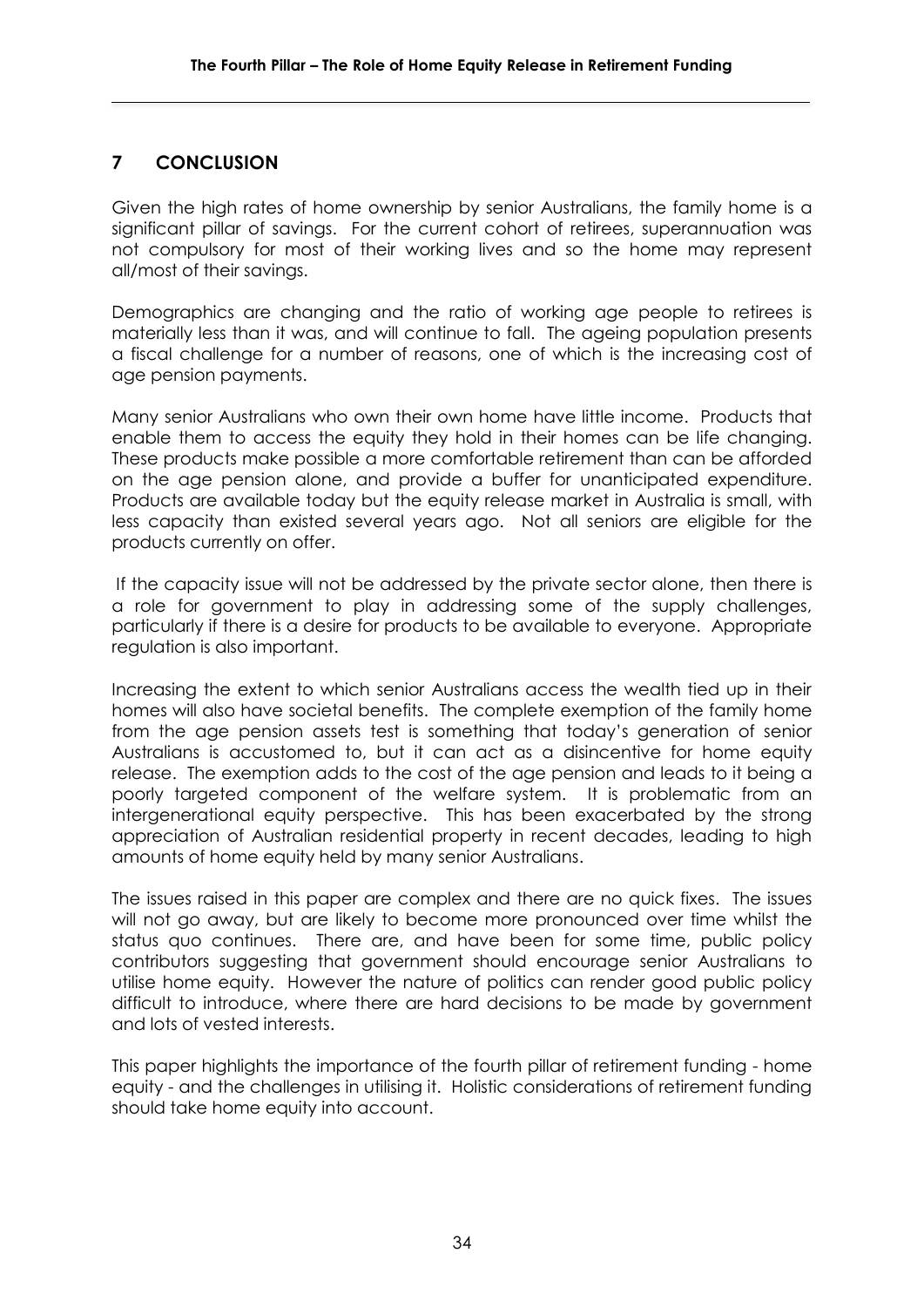#### **8 REFERENCES**

Actuaries Institute, 2012, Australia's Longevity Tsunami – What Should We Do? Actuaries Institute White Paper

Alai, D., Chen, H., Cho, D., Hanewald, K. and Sherris, M., 2013, Developing Equity Release Markets: Risk Analysis for Reverse Mortgages and Home Reversions, presented to the Actuaries Institute - Actuaries Summit May 2013

ASIC, 2005, Equity Release Products, Australian Securities and Investments Commission, Report 59

Association of Superannuation Funds of Australia, 2014, ASFA Retirement Standard December 2013

Australian Bureau of Statistics, 2013, 6554.0 Household Wealth and Wealth Distribution, Australia, 2011–12

Australian Bureau of Statistics, 2014, 6416.0 Residential Property Price Indices: Eight Capital Cities, December Quarter 2013

Bankwest, 2010, Inherited housing report 2010, Bankwest Financial Indicator Series

Brownfield, C. (2012), An Actuarial Approach to Home Equity Release, Actuaries Magazine, November - Issue 175, Actuaries Institute

Consumer Financial Protection Bureau, 2012, Reverse Mortgages: Report to Congress, June 2012, United States

Daley, J., McGannon, C., Savage, J and Hunter, A., 2013, Balancing budgets: tough choices we need, Grattan Institute

Deloitte, 2012, Reverse Mortgage Survey 2012

Deloitte/SEQUAL, 2013, Australia's equity release market – an opportunity being missed, Media Release

Equity Release Council, 2014, Equity Release Market Report Spring 2014, London

Hanewald K., Post T. and Sherris M., Portfolio Choice in Retirement – What is the Optimal Home Equity Release Product?, ARC Centre of Excellence in Population Ageing Research, Working Paper 2013/17

Kelly Research, 2012, Household Savings and Retirement: where has all my super gone? A report on superannuation and retirement for CPA Australia

Productivity Commission 2013, An Ageing Australia: Preparing for the Future, Commission Research Paper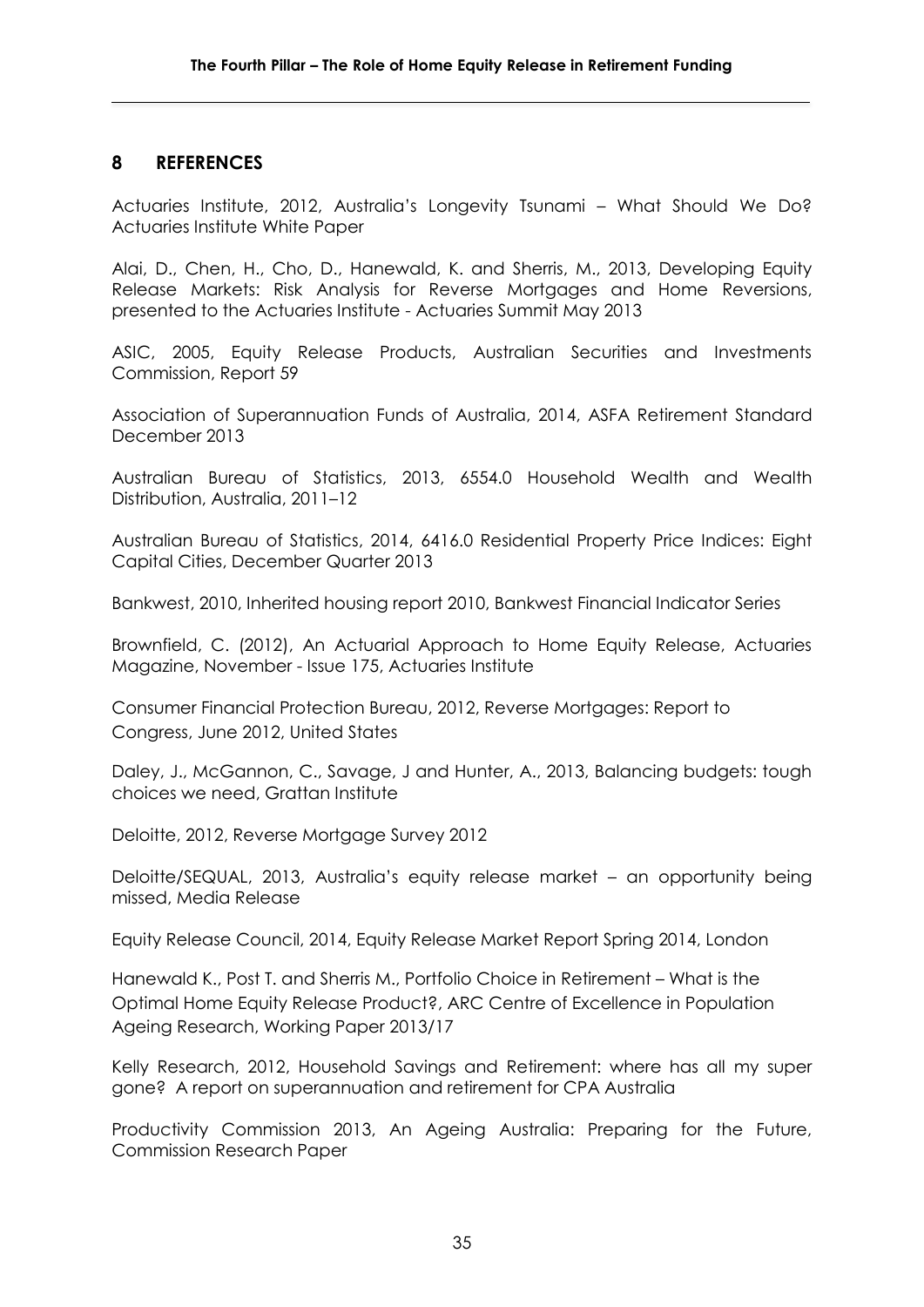Rice, M., and Blair, M., 2012, Rice Warner Actuaries, Reforming the Age Pension, Presentation to Actuaries Institute Financial Services Forum May 2012

Rice Warner Actuaries, 2012, Reforming the Age Pension, Touchstone Newsletter August 2012

The Treasury, 2010, Intergenerational Report 2010, Australia to 2050: Future **Challenges** 

Towers Watson, 2013, Equity Release: Accessing housing wealth in retirement, London

ii A minority of products allow "ring-fencing" whereby an agreed portion of the home equity cannot be accessed by the lender. In these cases, Loan To Valuation ratio limits apply in relation to the equity that can be accessed by the lender

iii See [www.infochoice.com.au](http://www.infochoice.com.au/)

iv 2005 figure sourced from the 2009 Deloitte survey

<sup>v</sup> ABS figures compiled from the 2011-12 Survey of Income and Housing (SIH)

vi Details sourced from [www.popiaustralia.com.au](http://www.popiaustralia.com.au/)

vii Details sourced from [www.domacom.com.au](http://www.domacom.com.au/)

#### viii [http://www.brokernews.com.au/news/breaking-news/reverse-mortgages-back-in](http://www.brokernews.com.au/news/breaking-news/reverse-mortgages-back-in-vogue-185344.aspx)[vogue-185344.aspx](http://www.brokernews.com.au/news/breaking-news/reverse-mortgages-back-in-vogue-185344.aspx)

ix Source: Department of Families, Housing, Community Services and Indigenous Affairs: Annual report 2012-13 page 216

<sup>x</sup> ASFA Retirement Standard sourced from [www.superannuation.asn.au](http://www.superannuation.asn.au/)

xi A barbecue stopper is a topic of conversation that is interesting or controversial enough to halt proceedings at a barbecue (Oxford University Press)

<sup>xii</sup> Comment, The Age, November 26 2013 by economics editor Tim Colebatch

xiii Using data sourced from HILDA (Household, Income and Labour Dynamics in Australia survey) waves 2, 6 and 10

**<sup>.</sup>** <sup>i</sup> ABS figures (ABS, 2014) show that the total value of dwelling stock in Australia reached \$5 trillion at the end of December 2013. By comparison, the market capitalisation of the ASX is around \$1.5 trillion (http:/www.asx.com.au)